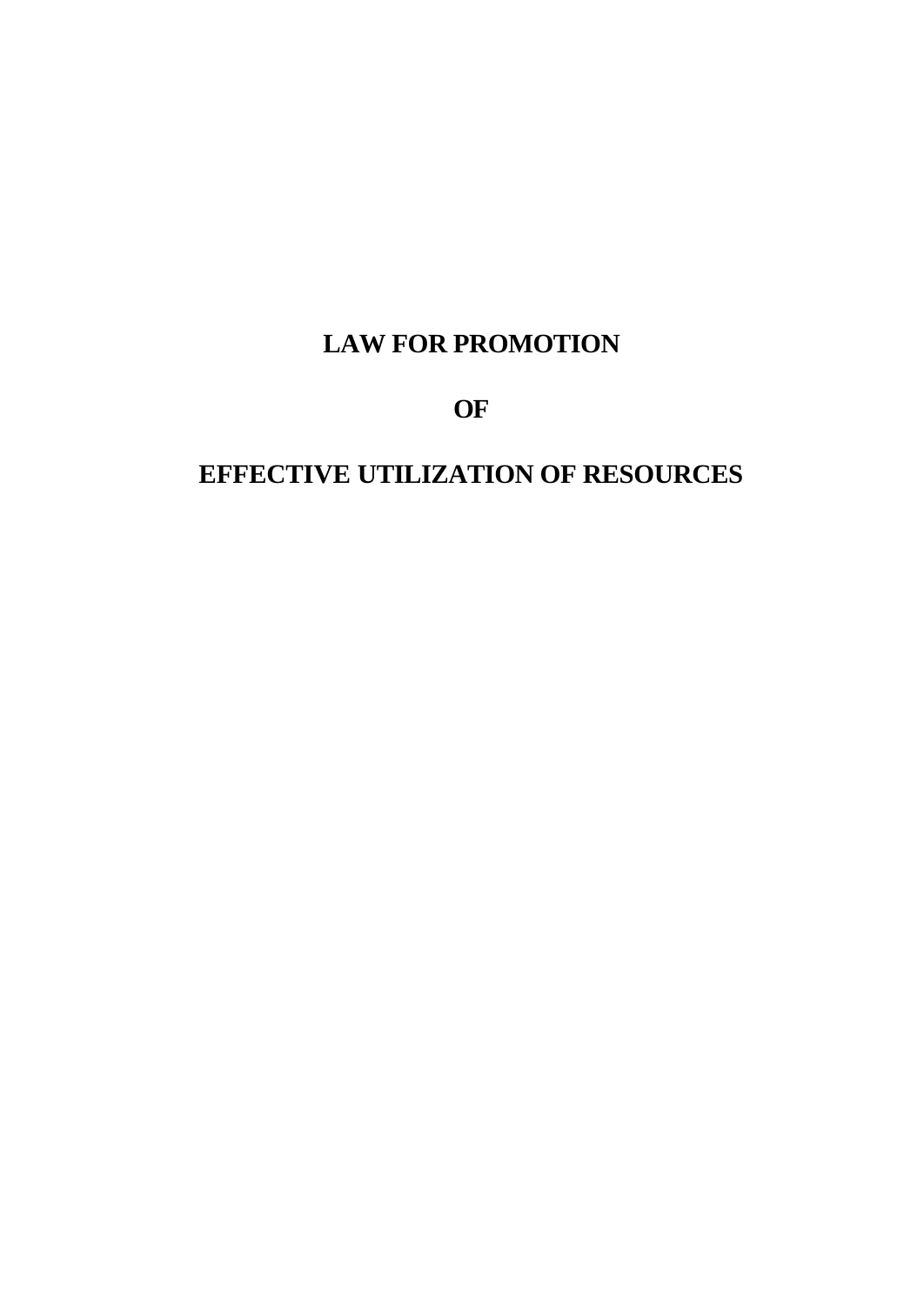### **LAW FOR PROMOTIONOFEFFECTIVE UTILIZATION OF RESOURCES**

|         | Promulgated: April 26, 1991 |
|---------|-----------------------------|
| Revised | : November 12, 1993         |
| Revised | : December 22, 1999         |
| Revised | : June 7, 2000              |

#### **Contents**

| Chapter 1.                      | General Provisions (Articles $1 - 2$ )                          | $\overline{2}$ |
|---------------------------------|-----------------------------------------------------------------|----------------|
| Chapter 2.                      | Basic Policy, etc. (Articles $3 - 9$ )                          | 5              |
| Chapter 3.                      | Designated Resources-Saving Industry (Articles $10 - 14$ )      | 7              |
| Chapter 4.                      | Designated Resources-Reutilizing Industry (Articles $15 - 17$ ) | 10             |
| Chapter 5.                      | Specified Resources-Saved Product (Articles $18 - 20$ )         | 12             |
| Chapter 6.                      | Specified Resources-Reutilized Product (Articles $21 - 23$ )    | 14             |
| Chapter 7.                      | Specified Labeled Product (Articles $24 - 25$ )                 | 15             |
| Chapter 8.                      | Specified Resources-Reconverted Product (Articles $26 - 33$ )   | 17             |
| Chapter 9.                      | Specified By-Product (Articles $34 - 36$ )                      | 22             |
| Chapter 10.                     | Miscellaneous Provisions (Articles $37 - 41$ )                  | 24             |
| Chapter 11.                     | Penal Provisions (Articles $42 - 44$ )                          | 29             |
| <b>Supplementary Provisions</b> |                                                                 |                |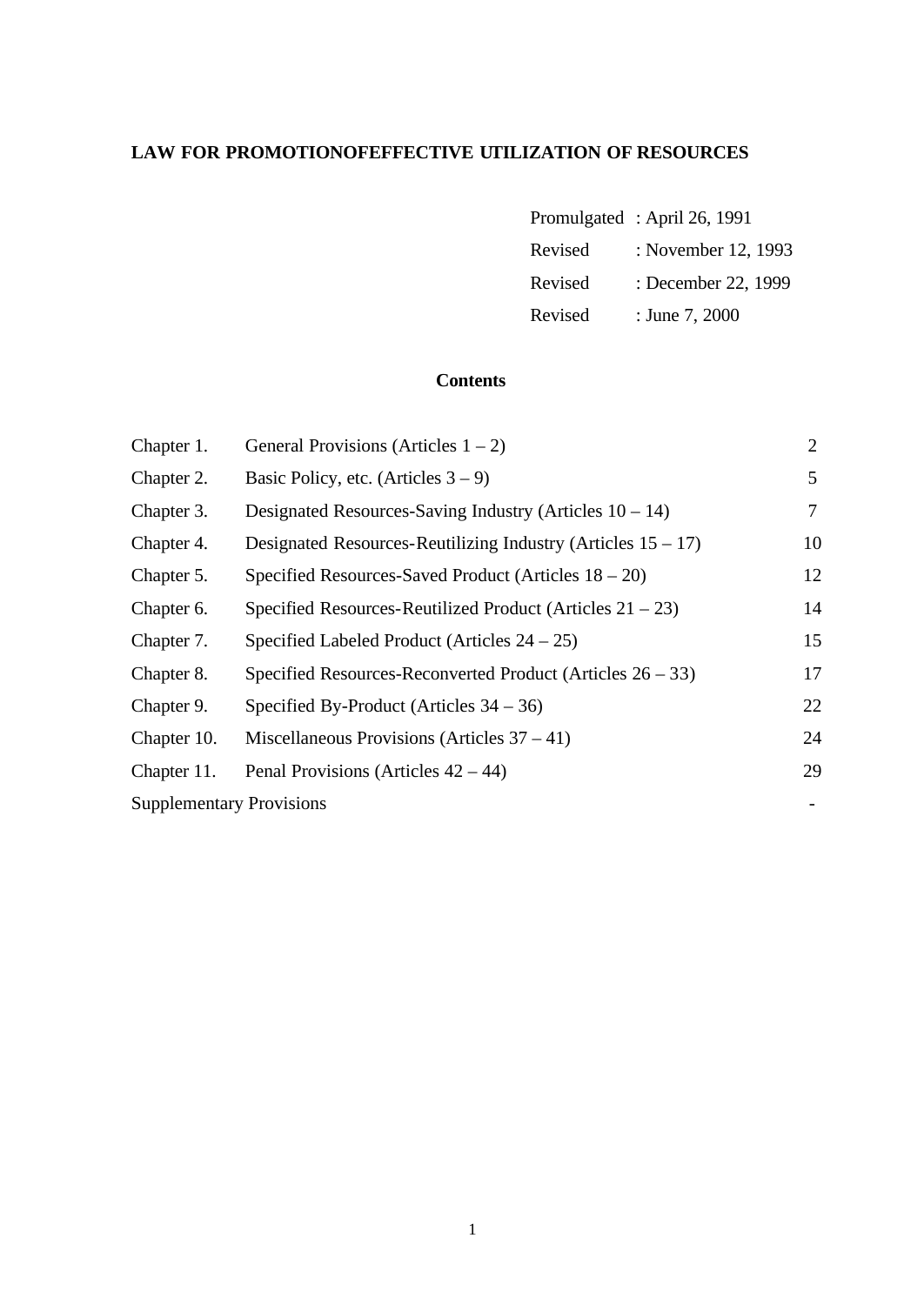#### **Chapter 1. General Provisions**

#### **(Purpose)**

#### **Article 1.**

Considering that Japan relies on importing majority of important resources, that together with the development of the nation's economy in recent years a large volume of used goods and by-products has been generated and their large part is discarded because a large volume of resources is used, but that the large part of the recyclable resources and reusable parts are now being discarded without being used; in order to secure the effective utilization of resources, to reduce the generation of waste, and to contribute to the protection of the environment; the purpose of this law is to provide the basic mechanism required for promoting the reduction of the generation of used goods and by-products and the utilization of recyclable resources and reusable parts, and thereby contribute to promotion of the sound development of the nation's economy.

#### **(Definition)**

#### **Article 2.**

"Used goods" in this law shall mean any articles that are collected, used or unused, or is disposed of (except radioactive materials or those contaminated thereby).

- 2. "By-product" in this law shall mean any articles obtained secondarily in the process of manufacturing, processing, repair or sale of the product; in the process of supply of energy; or in the process of construction pertaining to architecture and civil engineering (hereinafter referred to as "construction work") (except radioactive materials or those contaminated thereby).
- 3. "The reduction of the generation of by-product" in this law shall mean to reduce byproducts pertaining to the use of the said raw materials by the rationalization of the use of the raw materials, parts and other articles used for the production or the processing of the product (except the fuels specified in paragraph 2 of the Article 2 of the Law Concerning the Rational Utilization of Energy (Law No. 49 in 1979). Hereinafter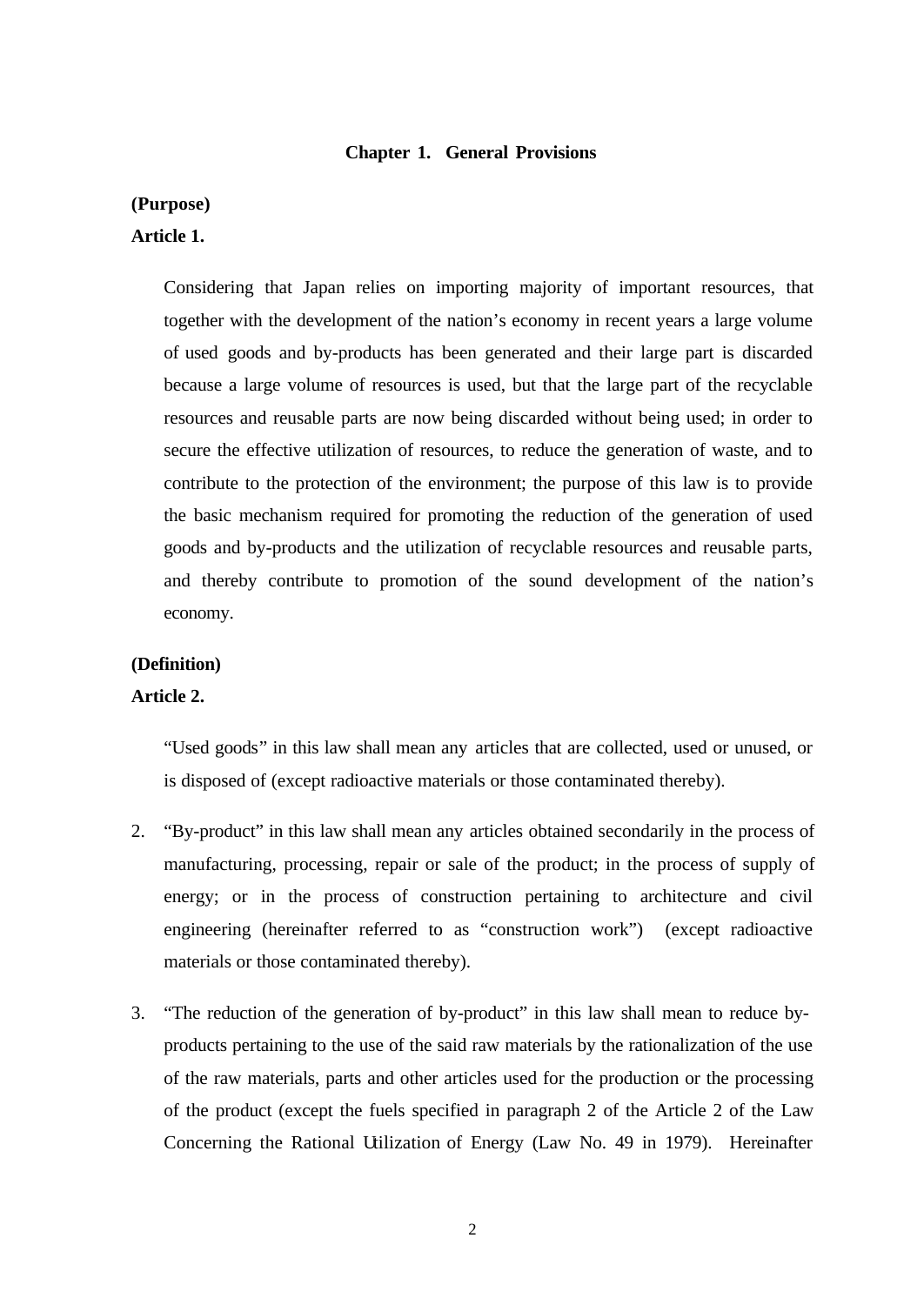referred to as "raw materials") and to promote the utilization of all or part of the byproduct pertaining to the use of the said raw materials as recyclable resources.

- 4. "Recyclable resources" in this law shall mean articles that are useful and exist among used goods or by-products, and usable or possibly usable as raw materials.
- 5. "Reusable parts" in this law shall mean articles that are usable and exist among the used goods and are usable or possibly usable as the parts or part of the product.
- 6. "Resources reconversion" in this law shall mean that to reconvert all or part of usable articles among the used goods into the state where they can be utilized as recyclable resources or reusable parts.
- 7. "Designated Resources-Saving Industry" in this law shall mean an industry which is prescribed by the Cabinet Order for each type of the raw materials and each type of the by-products pertaining to their use specified by the Cabinet Order in the sense that the said industry is capable of reducing the generation of by-products technically and financially, and the reduction thereof is particularly necessary in an effort intended for effective use of the resources pertaining to the said raw materials and the recyclable resources.
- 8. "Designated Resources-Reutilizing Industry" in this law shall mean an industry which is prescribed by the Cabinet Order for each type of recyclable resources or reusable parts specified by the Cabinet Order in the sense that the said industry is capable of utilizing recyclable resources or reusable parts technically and financially, and the utilization thereof is particularly necessary in an effort intended for the effective utilization of the said recyclable resources or reusable parts.
- 9. "Specified Resources-Saved Product" in this law shall mean a product which is prescribed by the Cabinet Order, in the sense that the rationalization of the use of the raw materials pertaining to the product, promotion of its use for a long period, and promotion of the reduction of the generation of the used goods pertaining to the said product are particularly necessary in an effort intended for effective use of the resources pertaining to the raw materials relating to the said product.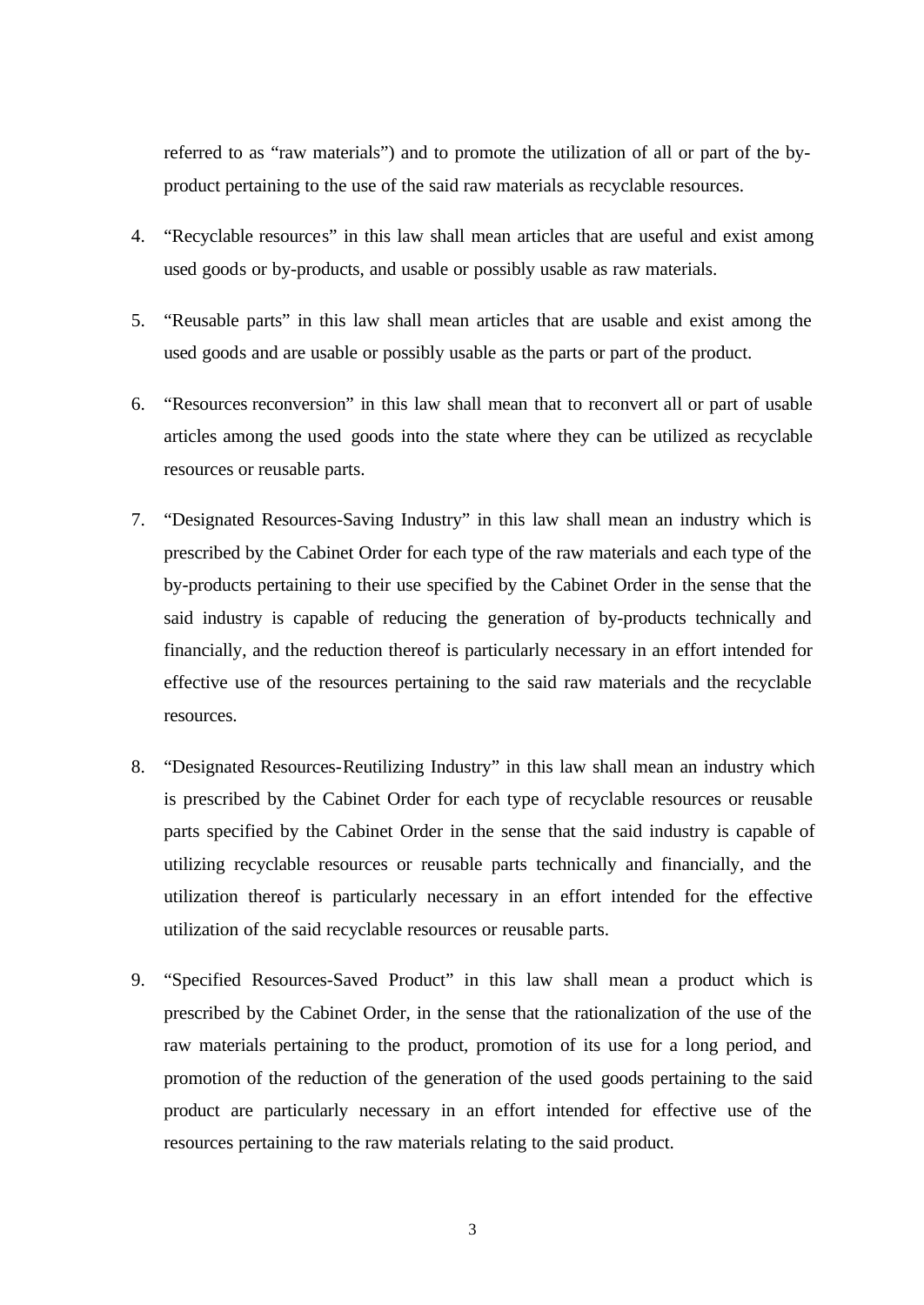- 10. "Specified Resources-Reutilized Product" in this law shall mean a product prescribed by the Cabinet Order in the sense that the product has been collected, used or unused, or disposed of, after which all or part thereof is utilized as recyclable resources or reusable parts, and promotion of the utilization thereof is particularly necessary in an effort intended for the effective utilization of the said recyclable resources or reusable parts.
- 11. "Specified Labeled Product" in this law shall mean a product prescribed by the Cabinet Order in the sense that it is particularly necessary in an effort intended for the effective utilization of recyclable resources to give labeling on the product in advance for separate collection ("separate collection" means to collect articles by separating them from similar ones. The same will apply hereinafter), in order to utilize as recyclable resources all or part of the product after it has been collected, used or unused, or disposed of.
- 12. "Specified Resources-Reconverted Product" in this law shall mean a product prescribed by the Cabinet Order, in the sense that the product (including the product that is used as parts of the other product) whose voluntary take-back (collection which is carried out by a person who operates the business of manufacturing, processing, repair or sale of the said product or which is carried out by entrusting the other person. The same will apply hereinafter.) is financially possible by the said person of the said product (the said product or the applicable other product, in case of the product used as parts of the other product) after the product has been collected, used or unused, or disposed of, all or part of the product taken back voluntarily can be technically and financially reconverted into resources, and the reconversion into resources is particularly necessary in an effort intended for the effective utilization of the said recyclable resources or the reusable parts.
- 13. "Specified By-Product" in this law shall mean a by-product pertaining to supply of energy or construction work, promotion of the utilization of all or a part of which as recyclable resources is particularly necessary in an effort intended for the effective utilization of the said recyclable resources, and which is prescribed in the Cabinet Order for each industry as provided by the Cabinet Order.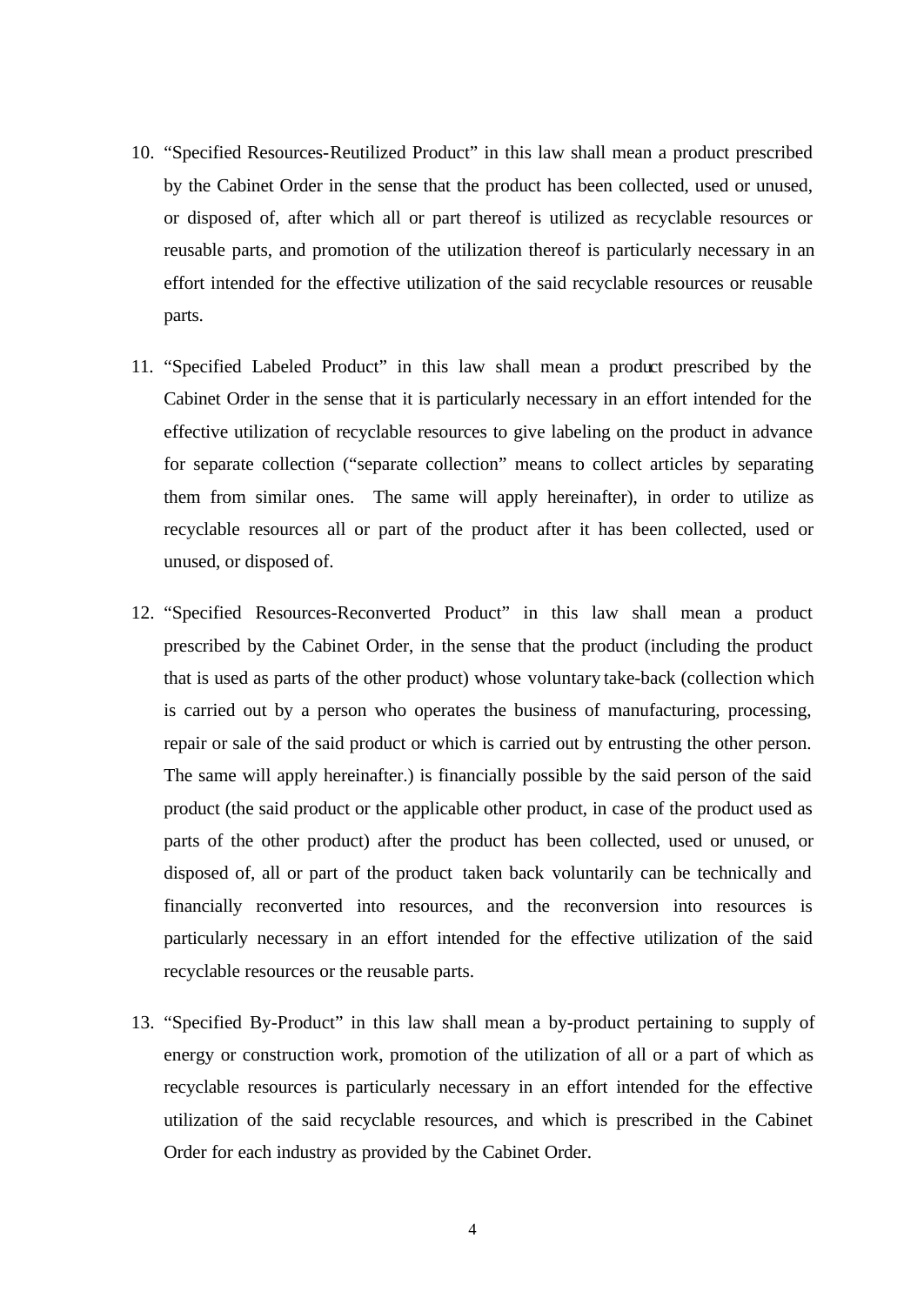#### **Chapter 2. Basic Policy, etc.**

### **(Basic Policy)**

#### **Article 3.**

The competent minister shall establish the basic policy for promotion of effective use of resources (hereinafter referred to as the "basic policy") in order to comprehensively and systematically promote the reduction of the generation of used goods and byproduct, and the effective use of resource by utilizing recyclable resources and reusable parts, and shall announce the said basic policy.

- 2. The basic policy shall be established by taking into consideration the circumstances, such as the level of technology related to the utilization of recyclable resources, in respect to targets of rationalization of use of raw materials for each type of product and each type of by-product, targets of the utilization of these for each type of recyclable resources and each type of reusable parts, matters pertaining to promotion of the utilization for a long period for each type of products, matters pertaining to the diffusion of knowledge concerning the significance of promoting the effective use of resources for the contribution to the conservation of environment, and to other matters concerning promotion of effective use of resources.
- 3. The competent minister shall revise the basic policy, if necessary, in response to the change of the situation mentioned in the preceding paragraph.
- 4. The provisions prescribed in paragraphs 1 and 2 of this Article shall apply with necessary modifications to the revision of the basic policy made in accordance with the provisions prescribed in the preceding paragraph.

#### **(Responsibilities of Business Entity, etc.)**

#### **Article 4.**

A person who operates business at factories or works (including those pertaining to construction works. The same will apply hereinafter), and a person who operates the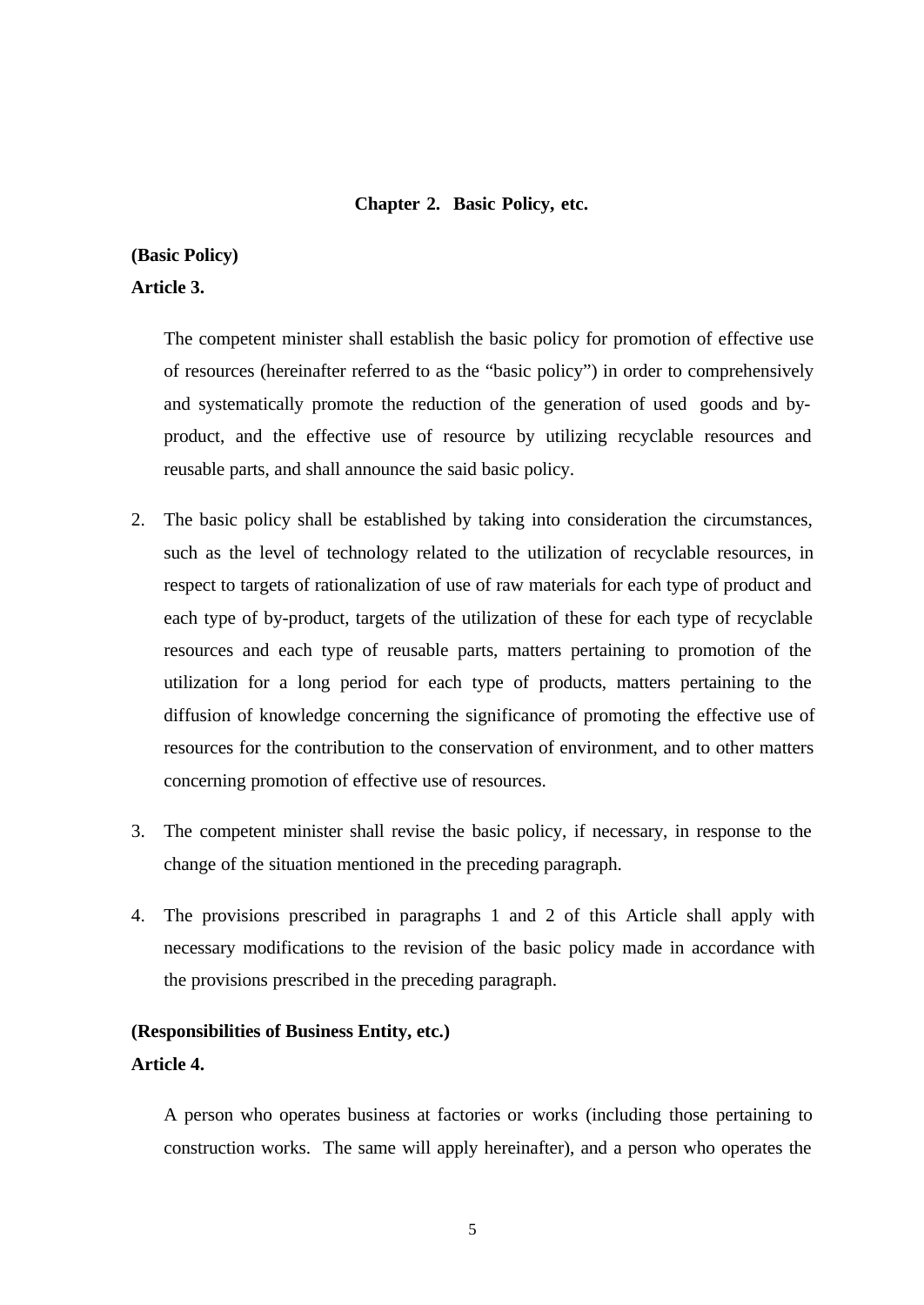sales business (hereinafter comprehensively referred to as the "business entity"), or a person who places orders for construction works shall not only make efforts to rationalize use of raw materials in operating the business or upon placing orders for construction works, but also shall make efforts to utilize recyclable resources and reusable parts.

2. Any business entity or a person who places orders for construction works shall not only make efforts to promote the utilization of the product pertaining to the said businesses for a long period of time, but also shall make efforts to promote the utilization of all or part of the product pertaining to the said businesses after the said products have been collected, used or unused, or disposed of, as recyclable resources or reusable parts, and promote the utilization of all or part of by-products pertaining to the business or the said construction works.

#### **(Responsibility of Consumer)**

#### **Article 5.**

Any consumer shall not only make efforts to use the product as long as possible, and promote the utilization of recyclable resources and reusable parts, but also shall cooperate with the government, local authorities and business entities in implementation of measures to achieve the purpose of this Law.

#### **(Securing of Funds and Other Consideration)**

#### **Article 6.**

The government shall make efforts to take measures such as securing of necessary funds for promotion of effective use of resources.

2. The government shall duly consider promoting the utilization of recyclable resources and reusable parts when procuring articles.

#### **(Promotion of Science and Technology)**

#### **Article 7.**

The government shall make efforts to take necessary measures such as the promotion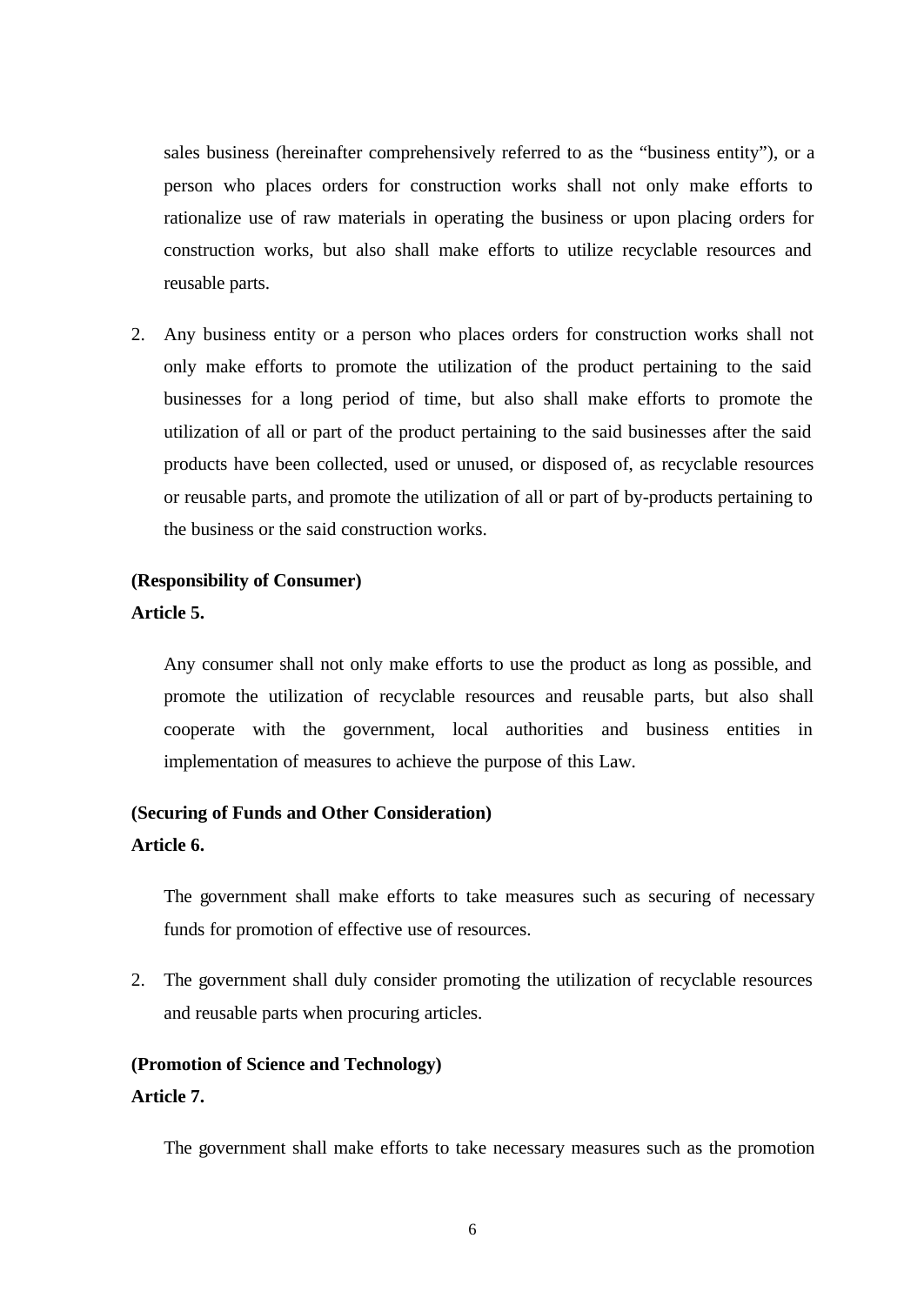of research and development and the diffusion of their fruits to encourage promotion of science and technology to serve for promotion of effective use of resources.

### **(Measures to Deepen Citizen's Understanding and Others)**

**Article 8.**

The government shall make efforts, through educational and publicity activities, to deepen citizen's understanding concerning promotion of the effective utilization of resources as well as to call for the cooperation of the citizen on implementation of the said promotion.

### **(Responsibility of Local Authorities) Article 9.**

The local authorities shall make efforts to promote the effective use of resources in accordance with the various financial and social conditions in its district.

#### **Chapter 3. Designated Resources-Saving Industry**

### **(Matters to be Judgment Criteria of Designated Resources-Saving Business Entity) Article 10.**

In order to promote the reduction of the generation of by-product by rationalization of use of raw materials pertaining to Designated Resources-Saving Industry and the utilization of recyclable resources pertaining to the said by-product, the competent minister shall prescribe , by the ordinance of the competent ministry, matters to be judgment criteria concerning the necessary measures to be systematically taken for the reduction of the generation of by-product and other measures which pass through a person operating businesses belonging to the Designated Resources-Saving Industry (hereinafter referred to as the "Designated Resources-Saving Business Entity") in factories or works.

2. Matters to be judgment criteria provided in the preceding paragraph shall be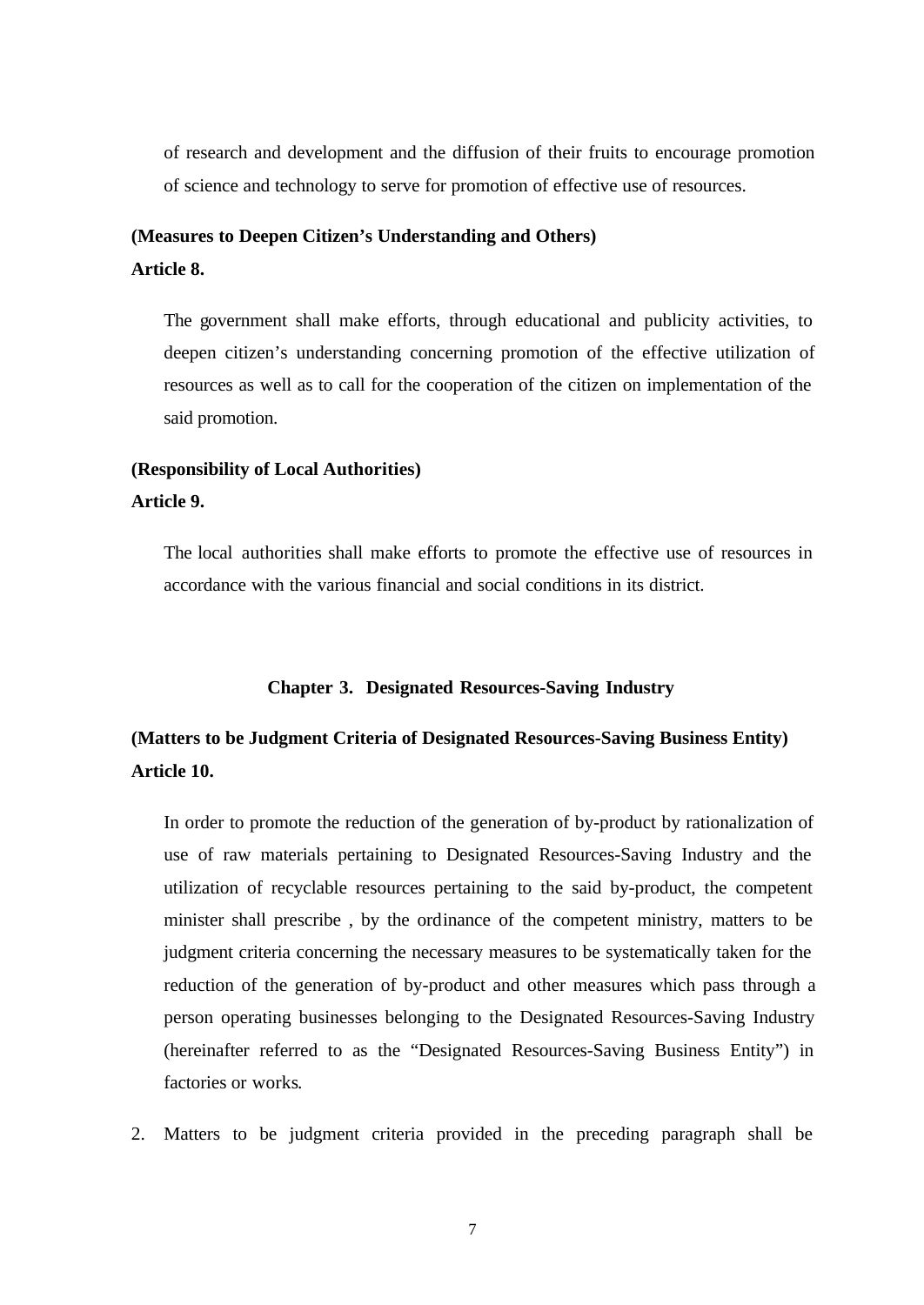prescribed with circumstances taken into consideration such as the situation of the reduction of the generation of by-product by rationalization of use of raw materials pertaining to the said Designated Resources-Saving Industry, the level of technology, and the other circumstances for the reduction of the generation of by-product by rationalization of use of raw materials, and the situation of the utilization of recyclable resources pertaining to the said by-product and the level of technology, and the other circumstances in promotion of the utilization of recyclable resources, and shall make necessary revision in response to the change of the above circumstances.

3. The competent minister shall consult with Minister of the Environment from the viewpoint of conservation of environment pertaining to promotion of recycling the resources, when the competent minister intends to prescribe matters to be judgment criteria prescribed in paragraph 1 or to make revision prescribed in the preceding paragraph.

#### **(Guidance and Counsel)**

#### **Article 11.**

The competent minister may, if he deems it necessary to ensure infallible implementation of the reduction of the generation of by-product by the Designated Resources-Saving Business Entity, give necessary guidance and counsel to the said business entity as to the reduction of the generation of by-product, taking into consideration matters to be judgment criteria provided in paragraph 1 of the preceding Article.

#### **(Preparation of Plan)**

#### **Article 12.**

A person who is the Designated Resources-Saving Business Entity and whose production quantity of product provided by the Cabinet Order pertaining to manufacturing of the said Designated Resources-Saving Business Entity in the said business year meets the requirements provided by the Cabinet Order shall provide the plan pertaining to implementation of the necessary measures to be systematically taken for the reduction of the generation of by-product provided in matters to be judgment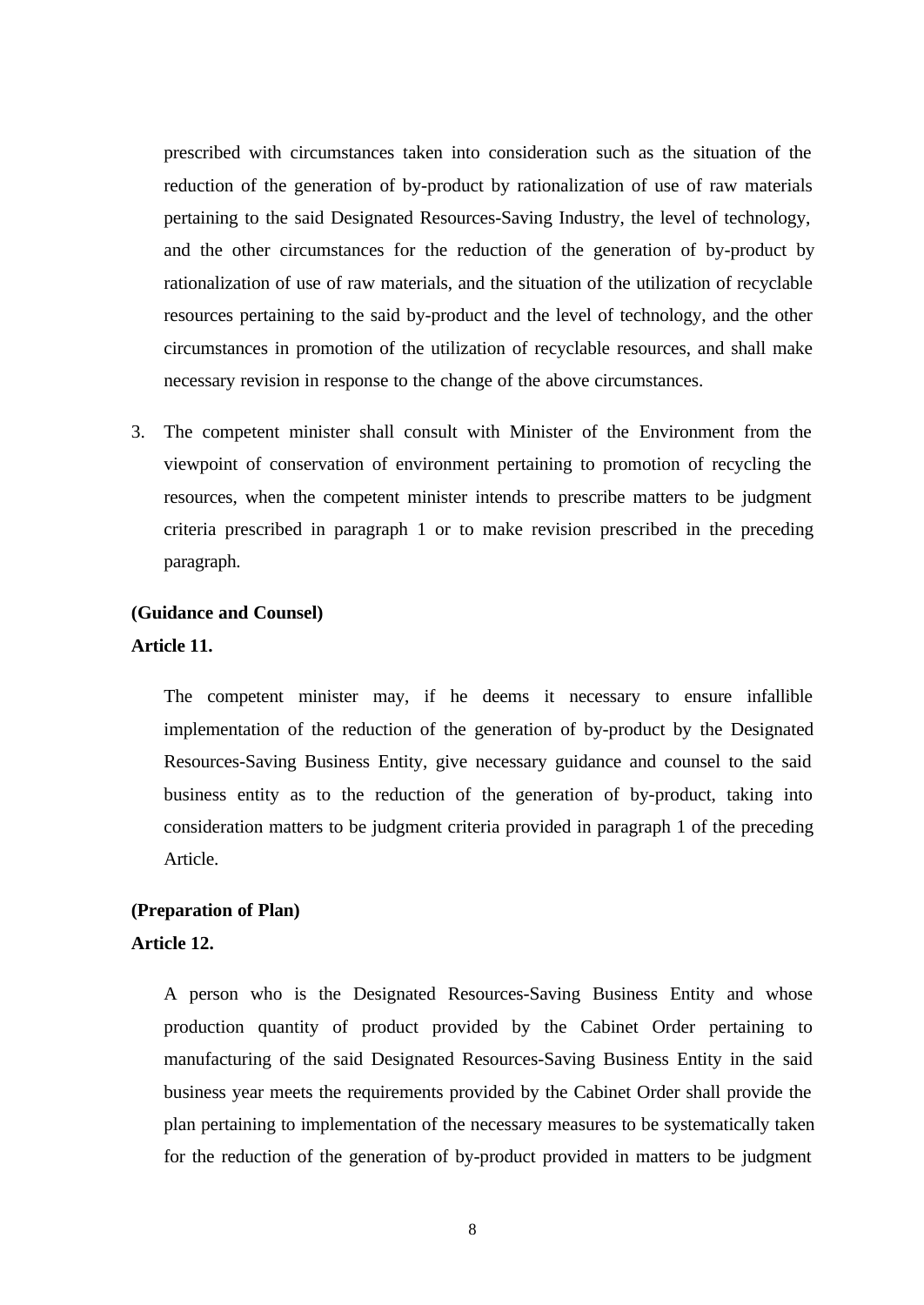criteria provided in paragraph 1 of the Article 10, and shall submit it to the competent minister.

### **(Advice and Directive) Article 13.**

If the competent minister deems that the reduction by the Designated Resources-Saving Business Entity of the generation of by-product pertaining to the said Designated Resources-Saving Industry is substantially insufficient in the light of matters to be judgment criteria as provided in paragraph 1 of the Article 10 hereof, though the production quantity of product pertaining to his manufacturing meets the requirements provided by the Cabinet Order, the minister may give advice to the said business entity, presenting the basis for judgment, to the effect that the said business entity shall take necessary measures concerning the reduction of the generation of byproduct pertaining to the said Designated Resources-Saving Industry.

- 2. If the Designated Resources-Saving Business Entity does not follow the advice received under the provisions of the preceding paragraph, the competent minister may announce publicly to that effect.
- 3. If the Designated Resources-Saving Business Entity, having received the advice provided in paragraph 1 of this Article, after it has been announced as provided in the preceding paragraph to the effect that the said business entity does not follow the advice, still does not take any measures pertaining to the advice without a justifiable reason which the competent minister deems substantially to prevent the reduction of the generation of by-product pertaining to the applicable Designated Resources-Saving Industry, the minister may direct the said Designated Resources-Saving Business Entity to take measures pertaining to the advice, after hearing the opinion of the council (here is designated the organization provided in the Article 8 of National Government Organization Act (Law No. 120 in 1948). Hereinafter the same applies.) provided by the Cabinet Order.

**(Relation with Minister of the Environment) Article 14.**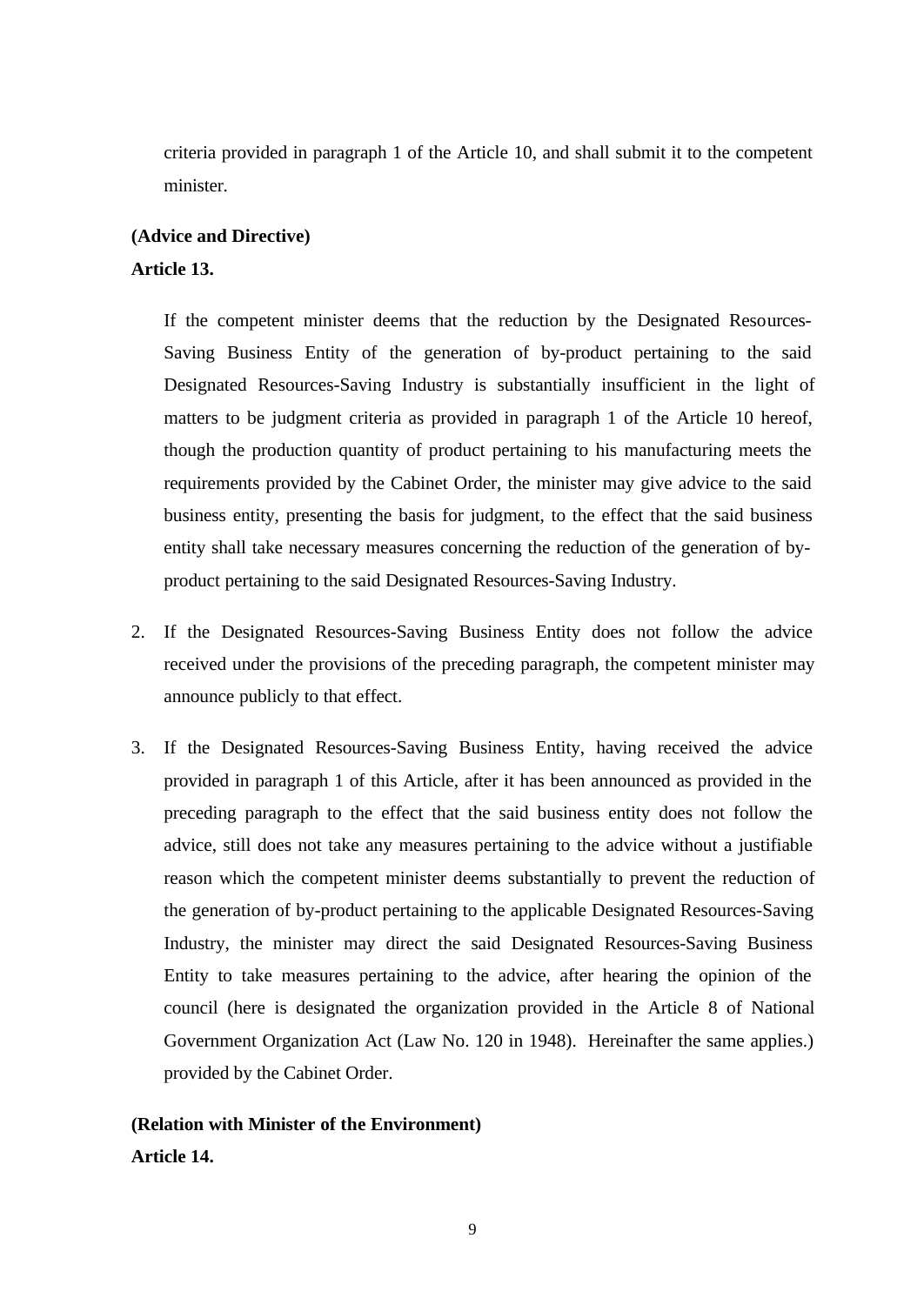In the event of implementation of the necessary measures to ensure the infallible implementation of the reduction of the generation of by-product by the Designated Resources-Saving Business Entity, the competent minister shall take a close communication with Minister of the Environment, if the execution of the said measures relates to the measures concerning the appropriate treatment of the waste.

#### **Chapter 4. Designated Resources-Reutilizing Industry**

### **(Matters to be Judgment Criteria of Designated Resources-Reutilizing Business Entity)**

**Article 15.**

In order to promote the utilization of recyclable resources or reusable parts pertaining to the Designated Resources-Reutilizing Industry, the competent minister shall prescribe , by the ordinance of the competent ministry, matters to be judgment criteria concerning the utilization of recyclable resources or reusable parts by a person who operates the business belonging to the Designated Resources-Reutilizing Industry (hereinafter referred to as the "Designated Resources-Reutilizing Business Entity") in factories or works.

- 2. Matters to be judgment criteria provided in the preceding paragraph shall be prescribed with circumstances taken into consideration such as the situation of the utilization of recyclable resources or reusable parts pertaining to the applicable Designated Resources-Reutilizing Industry, the level of technology in the utilization of recyclable resources or reusable parts, and the other circumstances, and necessary revision shall be made in response to the change of the above circumstances.
- 3. The provision of paragraph 3 of the Article 10 hereof shall apply correspondingly, if matters to be judgment criteria provided in paragraph 1 are determined, or the revision provided by the preceding paragraph is made.

#### **(Guidance and Counsel)**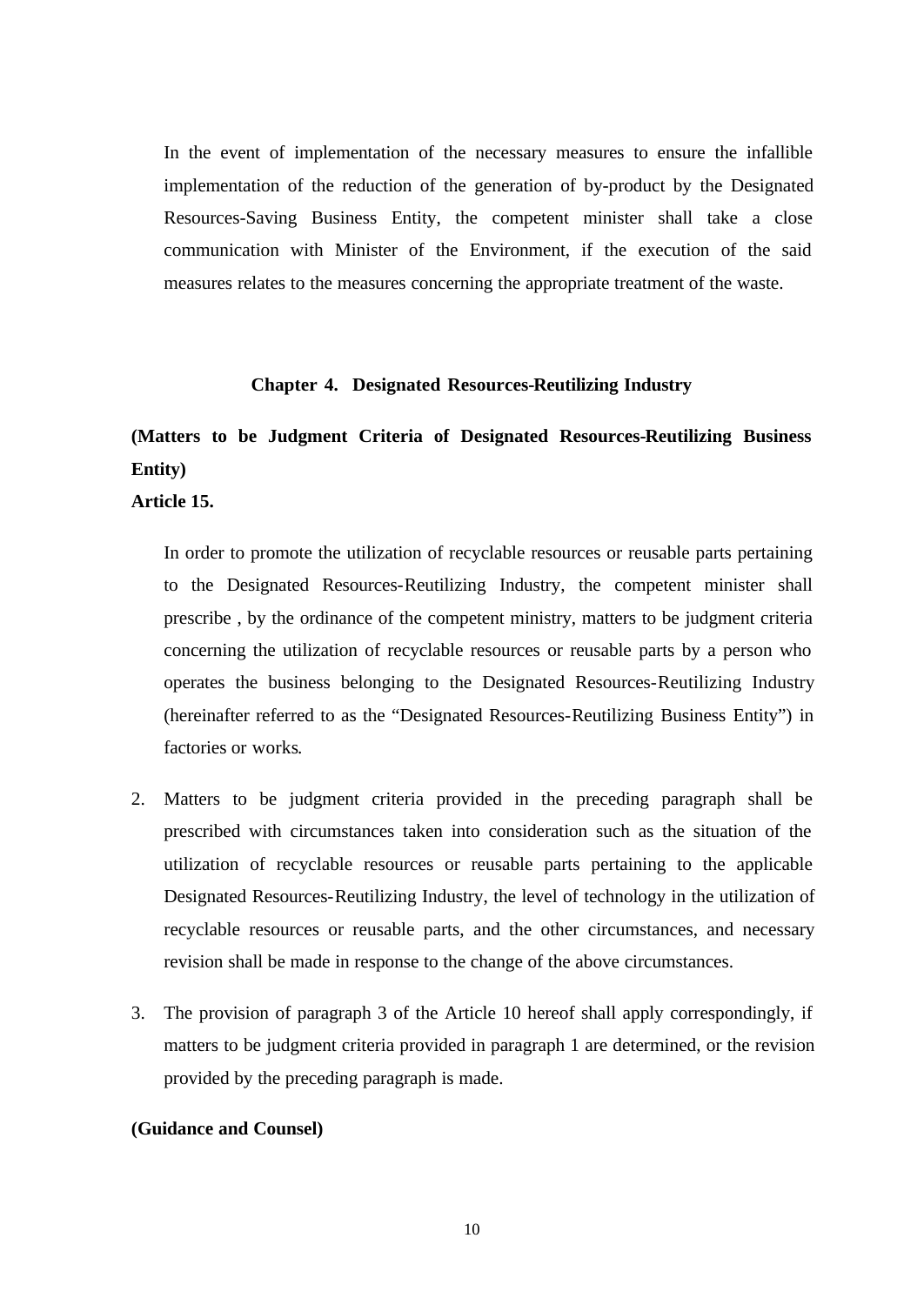#### **Article 16.**

The competent minister may, if he deems it necessary to ensure infallible implementation of the utilization of recyclable resources or reusable parts by the Designated Resources-Reutilizing Business Entity, give necessary guidance and counsel to the said business entity as to the utilization of recyclable resources or reusable parts, taking into consideration matters to be judgment criteria provided in paragraph 1 of the preceding Article.

#### **(Advice and Directive)**

#### **Article 17.**

If the competent minister deems that the utilization of recyclable resources or reusable parts pertaining to the Designated Resources-Reutilizing Industry is substantially insufficient in the light of matters to be judgment criteria as provided in paragraph 1 of the Article 15 hereof though the quantity of product manufactured by a Designated Resources-Reutilizing Business Entity of the said Industry, or the amount of money for a construction work executed thereby meets the requirements as prescribed in the Cabinet Order, the minister may give advice to the said business entity, presenting the basis for judgment, to the effect that he shall take necessary measures concerning the utilization of recyclable resources or reusable parts pertaining to the Designated Resources-Reutilizing Industry.

- 2. If the Designated Resources-Reutilizing Business Entity does not follow the advice received under the provisions of the preceding paragraph, the competent minister may announce publicly to that effect.
- 3. If the Designated Resources-Reutilizing Business Entity, having received the advice provided in paragraph 1 of this Article, after it has been announced as provided in the preceding paragraph to the effect that the said business entity does not follow the advice, still does not take any measures pertaining to the advice without a justifiable reason which the competent minister deems substantially to prevent the utilization of recyclable resources or reusable parts pertaining to the applicable Designated Resources-Reutilizing Industry, the minister may direct the said Designated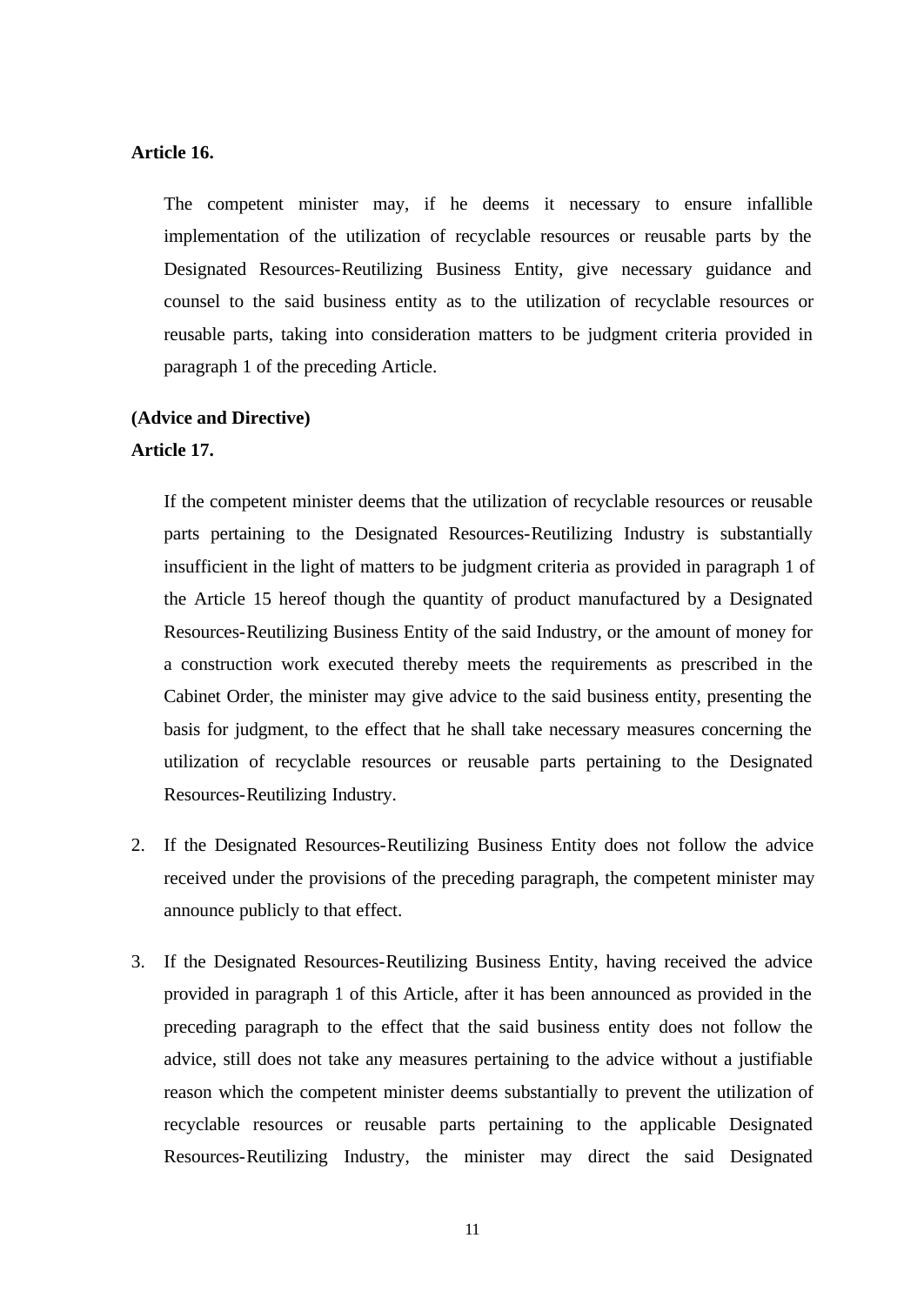Resources-Reutilizing Business Entity to take measures pertaining to the advice, after hearing the opinion of the council provided by the Cabinet Order.

#### **Chapter 5. Specified Resources-Saved Product**

### **(Matters to be Judgment Criteria of Specified Resources-Saved Product Business Entity)**

#### **Article 18.**

In order to promote the reduction of the generation of used goods pertaining to the Specified Resources-Saved Product, the competent minister shall prescribe , by the ordinance of the competent ministry, matters to be judgment criteria concerning the reduction of the generation of used goods by a person who operates the business of manufacturing, processing, repair or sale of the Specified Resources-Saved Product (hereinafter referred to as the "Specified Resources-Saved Product Business Entity").

- 2. Matters to be judgment criteria provided in the preceding paragraph shall be prescribed with circumstances taken into consideration such as the situation of the reduction of the generation of used goods pertaining to the applicable Specified Resources-Saved Product, the level of technology in reduction of the generation of used goods and the other circumstances, and necessary revision shall be made in response to the change of the above circumstances.
- 3. The provision of paragraph 3 of the Article 10 hereof shall apply correspondingly, if matters to be judgment criteria provided in paragraph 1 are determined, or the revision provided by the preceding paragraph is made.

#### **(Guidance and Counsel)**

#### **Article 19.**

The competent minister may, if he deems it necessary to promote the reduction of the generation of used goods pertaining to the Specified Resources-Saved Product, give necessary guidance and counsel to the said business entity as to the reduction of the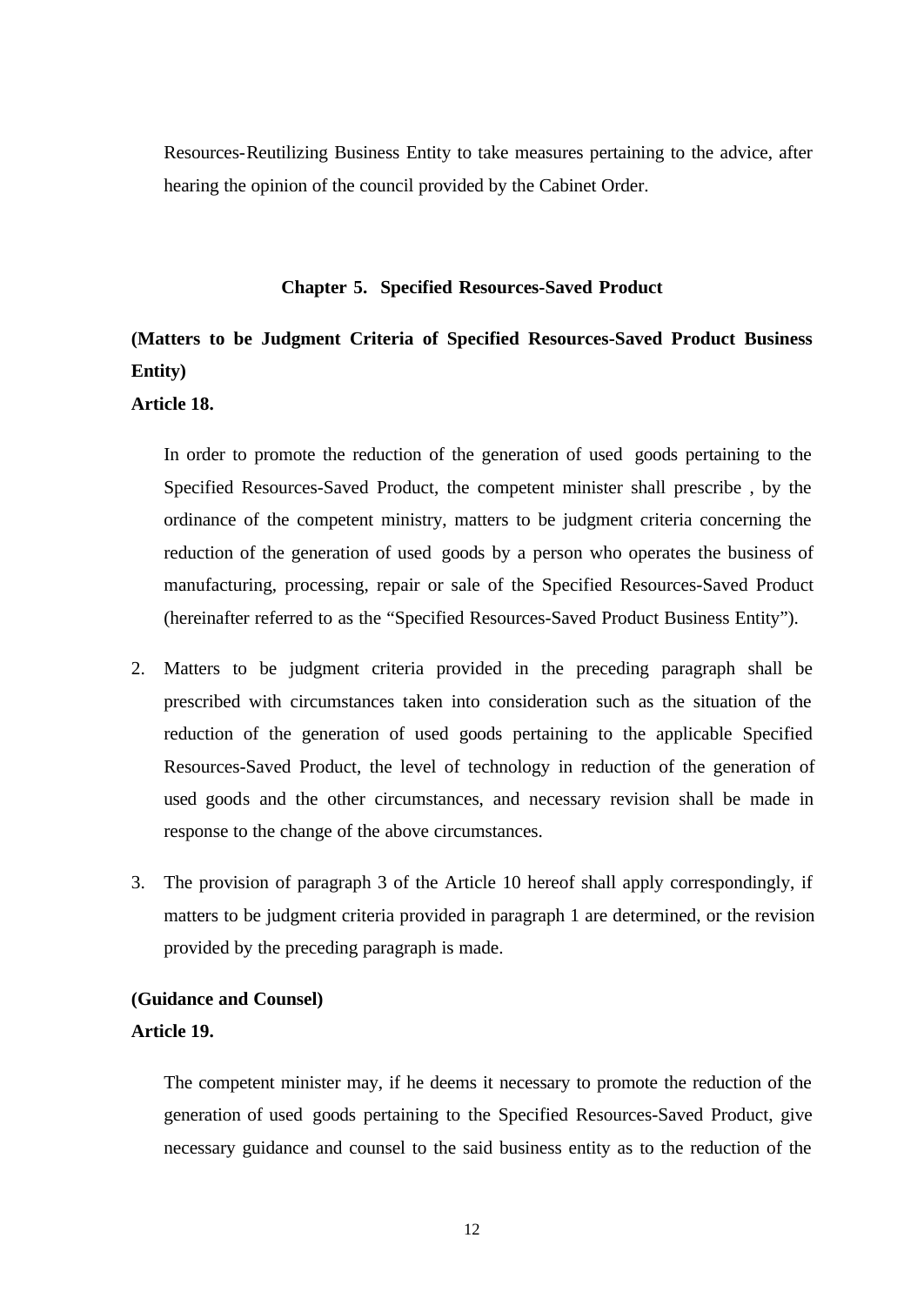generation of used goods, taking into consideration matters to be judgment criteria provided in paragraph 1 of the preceding Article.

#### **(Advice and Directive)**

#### **Article 20.**

If the competent minister deems that the reduction of the generation of used goods pertaining to the applicable Specified Resources-Saved Product is substantially insufficient in the light of matters to be judgment criteria as provided in paragraph 1 of the Article 18 hereof though the quantity of product manufactured by a Specified Resources-Saved Product Business Entity, or the amount of sale for Specified Resources-Saved Product pertaining to its manufacturing or sale executed thereby meets the requirements as prescribed in the Cabinet Order, the minister may give advice to the said business entity, presenting the basis for judgment, to the effect that he shall take necessary measures concerning the reduction of the generation of used goods pertaining to the applicable Specified Resources-Saved Product.

- 2. If the Specified Resources-Saved Product Business Entity does not follow the advice received under the provisions of the preceding paragraph, the competent minister may announce publicly to that effect.
- 3. If the Specified Resources-Saved Product Business Entity, having received the advice provided in paragraph 1 of this Article, after it has been announced as provided in the preceding paragraph to the effect that the said business entity does not follow the advice, still does not take any measures pertaining to the advice without a justifiable reason which the competent minister deems substantially to prevent the reduction of the generation of used goods pertaining to the applicable Specified Resources-Saved Product, the minister may direct the said Specified Resources-Saved Product Business Entity to take measures pertaining to the advice, after hearing the opinion of the council provided by the Cabinet Order.

#### **Chapter 6. Specified Resources-Reutilized Product**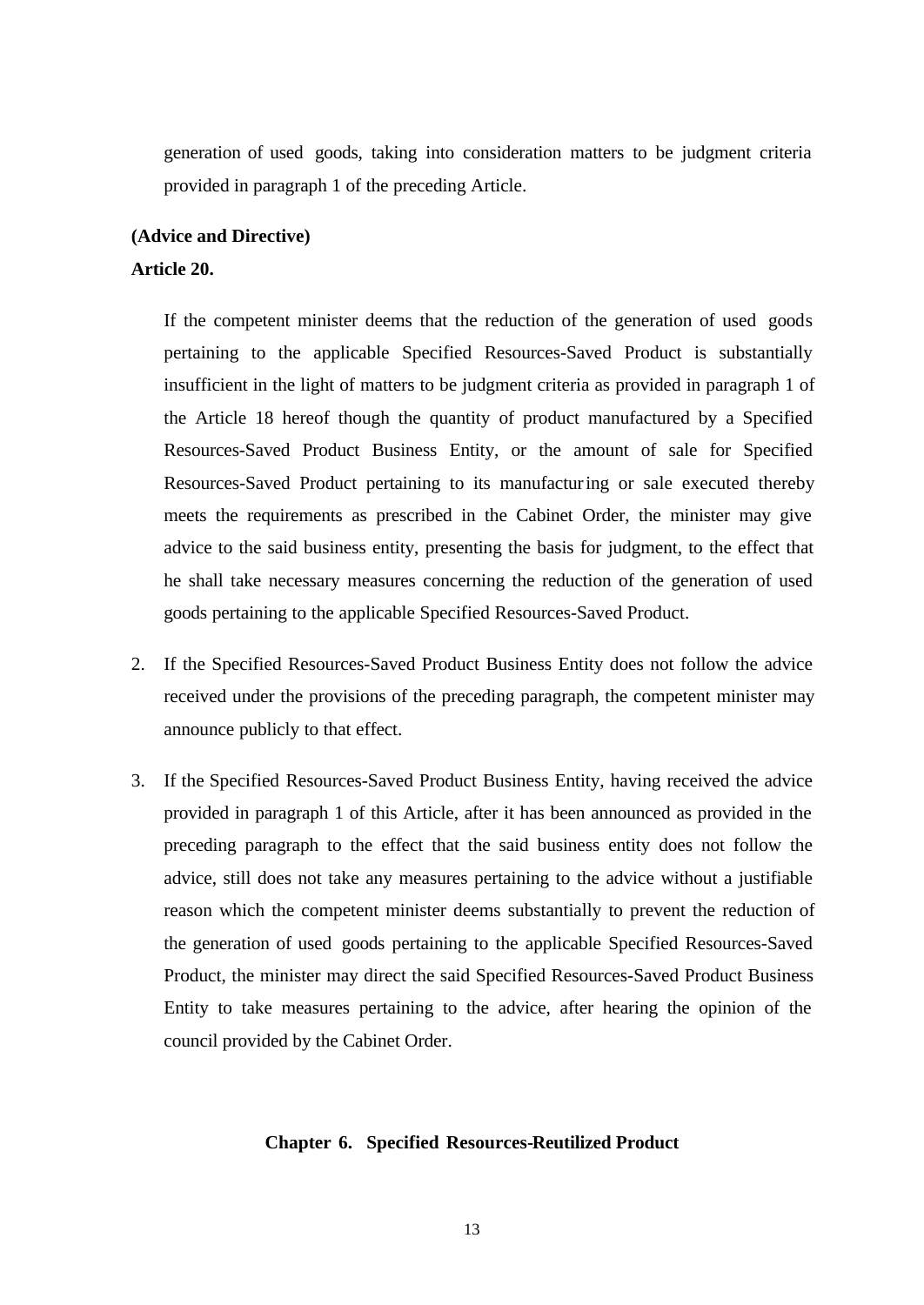### **(Matters to be Judgment Criteria of Specified Resources-Reutilized Product Business Entity)**

#### **Article 21.**

In order to promote the utilization of recyclable resources or reusable parts pertaining to the Specified Resources-Reutilized Product, the competent minister shall prescribe, by the ordinance of the competent ministry, matters to be judgment criteria concerning promotion of the utilization of recyclable resources or reusable parts which pass through the business entity of manufacturing, processing, repair or sale of the said Specified Resources-Reutilized Product (hereinafter referred to as the "Specified Resources-Reutilized Product Business Entity").

- 2. Matters to be judgment criteria provided in the preceding paragraph shall be prescribed taking into consideration the situation of the utilization of recyclable resources or reusable parts pertaining to the applicable Specified Resources-Reutilized Product, the level of technology involved in promotion of the utilization of recyclable resources or reusable parts and the other circumstances, and shall be revised in response to the change of these circumstances.
- 3. The Provision of paragraph 3 of the Article 10 hereof shall apply correspondingly, if matters to be judgement criteria provided in paragraph 1 are determined, or the revision provided by the preceding paragraph is made.

#### **(Guidance and Counsel)**

#### **Article 22.**

The competent minister may, if he deems it necessary for promotion of the utilization of recyclable resources or reusable parts pertaining to the Specified Resources-Reutilized Product, give necessary guidance and counsel to a Specified Resources-Reutilized Product Business Entity as to promotion of the utilization of recyclable resources or reusable parts taking into consideration matters to be judgment criteria prescribed in paragraph 1 of the preceding Article.

#### **(Advice and Directive)**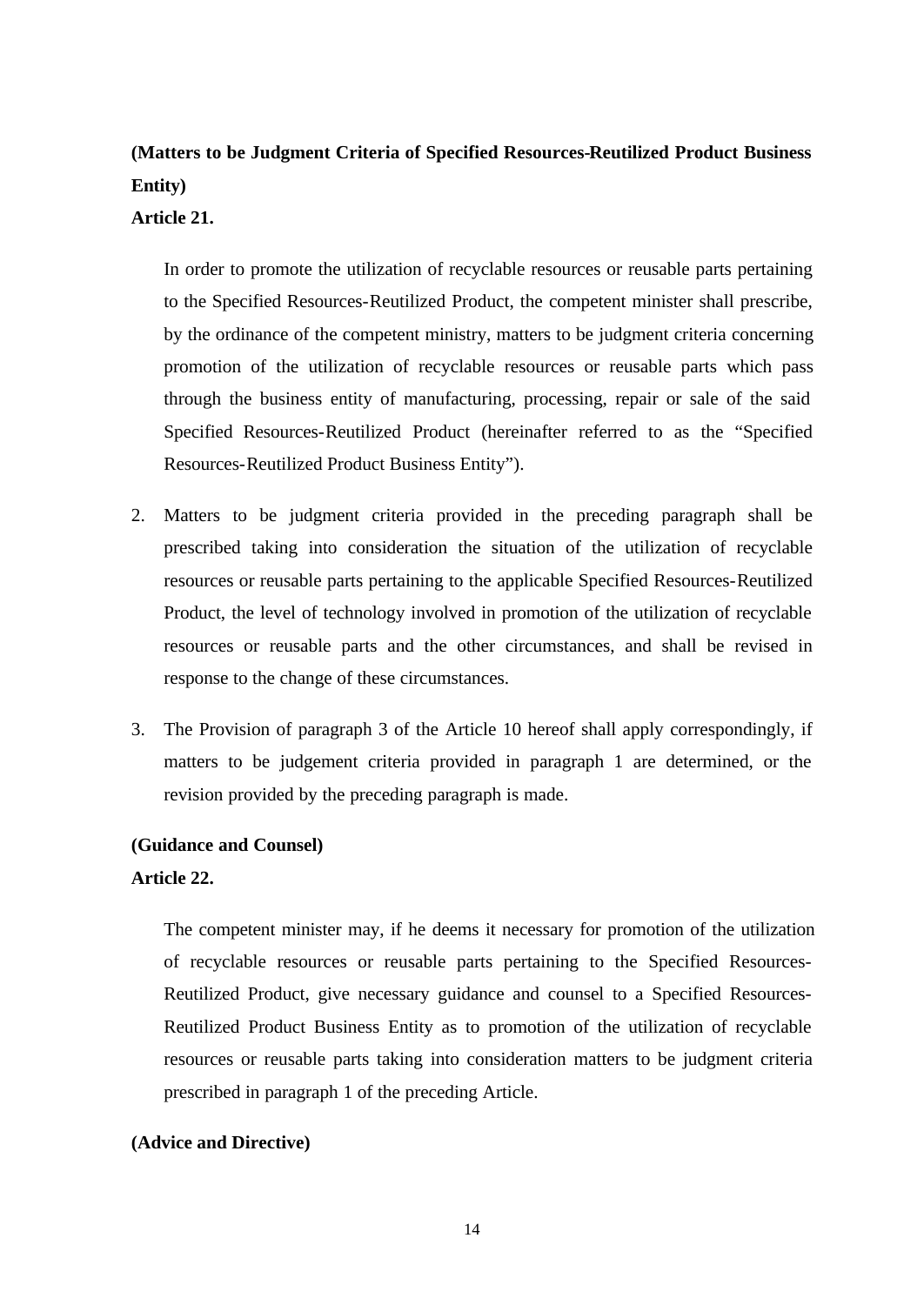#### **Article 23.**

If the competent minister deems that promotion of the utilization of recyclable resources or reusable parts pertaining to the Specified Resources-Reutilized Product is substantially insufficient in the light of matters to be judgment criteria provided in paragraph 1 of the Article 21 hereof though the quantity of product manufactured by a Specified Resources-Reutilized Product Business Entity, or the amount of sale for the Specified Resources-Reutilized Product meets the requirements prescribed by the Cabinet Order, the minister may give advice to the said business entity presenting the basis for judgment, to the effect that the said Specified Resources-Reutilized Product Business Entity shall take necessary measures concerning promotion of the utilization of recyclable resources or reusable parts pertaining to the said Specified Resources-Reutilized Product.

- 2. If the Specified Resources-Reutilized Product Business Entity does not follow the advice received under the provisions of the preceding paragraph, the competent minister may announce publicly to that effect.
- 3. If the Specified Resources-Reutilized Product Business Entity, having received the advice provided in paragraph 1 of this Article, after it has been announced as provided in the preceding paragraph to the effect that the said business entity does not follow the advice, still does not take any measures pertaining to the advice without a justifiable reason which the competent minister deems substantially to prevent promotion of the utilization of recyclable resources or reusable parts pertaining to the applicable Specified Resources-Reutilized Product, the minister may direct the said Specified Resources-Reutilized Product Business Entity to take measures pertaining to the advice, after hearing the opinion of the council provided by the Cabinet Order.

#### **Chapter 7. Specified Labeled Product**

**(Matters to be Standards for Labeling by Specified Labeled Product Business Entity) Article 24.**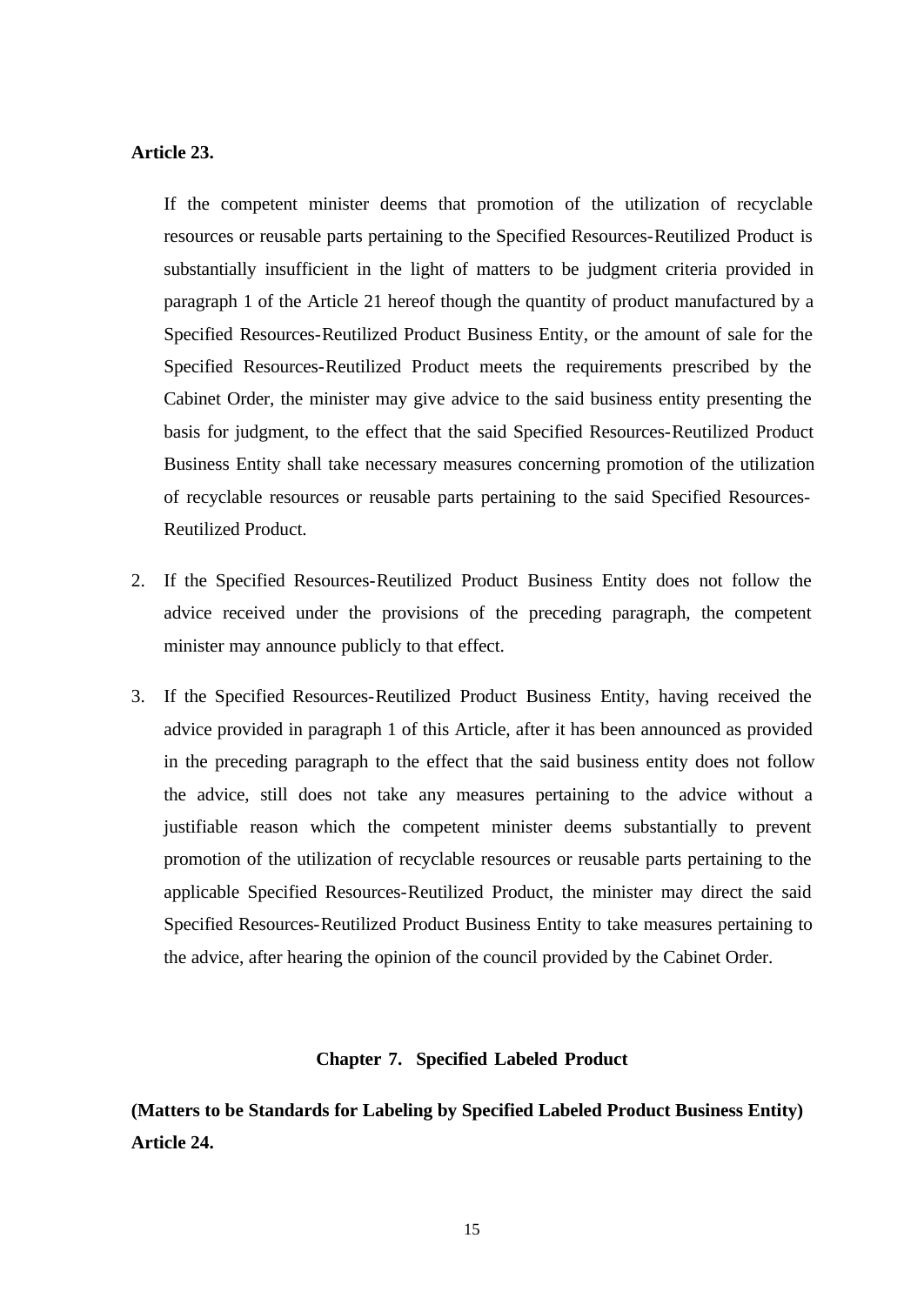In order to promote the utilization of recyclable resources pertaining to the Specified Labeled Product, the competent minister shall provide, by the ordinance of the competent ministry, matters to be standards for labeling as to the following matters for each Specified Labeled Product:

- (1) Matters to label concerning separate collection such as quality of materials or their composition;
- (2) Method of labeling and matters for a person operating the business of manufacturing, processing or sale of the Specified Labeled Product (including the business entity who places orders of manufacturing of the Specified Labeled Product in order to use it for its business. Hereinafter referred to as the "Specified Labeled Product Business Entity".) to observe when a person labels the matters mentioned in the preceding item;
- 2. The provision of paragraph 3 of the Article 10 shall apply correspondingly, if matters to be standards for labeling provided in the preceding paragraph are determined.

#### **(Advice and Directive)**

#### **Article 25.**

If any Specified Labeled Product Business Entity (who is small-sized business proprietor prescribed in paragraph 5 of the Article 2 of Minor Enterprise Basic Law (Law No. 154 in 1963) and the ones prescribed in the other Cabinet Orders, except ones whose income amount prescribed by this Cabinet Order meets the requirements prescribed in the Cabinet Order) does not label the matters stated in item (1) of paragraph 1 of the preceding Article and provided by the ordinance of the competent ministry mentioned in paragraph 1 of the said Article (hereinafter referred to as the "labeling matter"), or does not observe the matters enumerated in item (2) of, and provided by the ordinance of the competent ministry mentioned in, paragraph 1 of the preceding Article (hereinafter referred to as the "observing matter"), the competent minister may give advice to the said Specified Labeled Product Business Entity to the effect that it shall label the labeling matter, or observe the observing matter.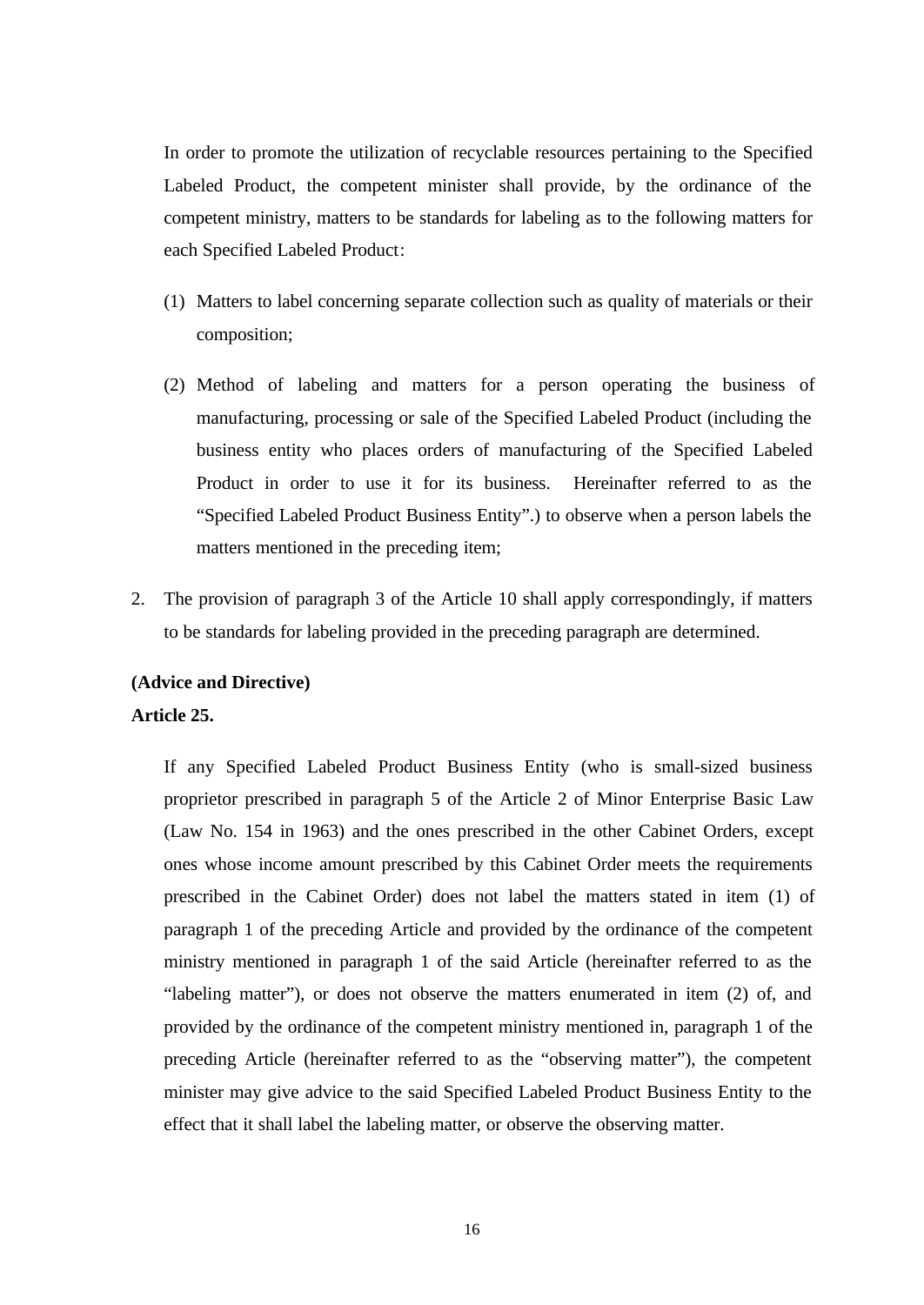- 2. If the Specified Labeled Product Business Entity has not followed the advice received provided by the preceding paragraph, the competent minister may announce publicly to that effect.
- 3. If the Specified Labeled Product Business Entity having received the advice provided by the first paragraph of this Article, after it has been announced publicly as provided in the preceding paragraph, to the effect that the business entity does not follow the advice, still does not take any measures pertaining to the advice without a justifiable reason which the competent minister deems substantially to prevent promotion of the utilization of recyclable resources pertaining to the applicable Specified Labeled Product, the minister may direct the said business entity to take measures pertaining to the advice after hearing the opinion of the council provided by the Cabinet Order.

#### **Chapter 8. Specified Resources-Reconverted Product**

### **(Matters to be Judgment Criteria of Specified Resources-Reconverted Product Business Entity)**

#### **Article 26.**

In order to promote the utilization of recyclable resources or reusable parts pertaining to the Specified Resources-Reconverted Product, the competent minister shall prescribe, by the ordinance of the competent ministry, matters to be judgment criteria concerning the below-enumerated items for a person who operates the business of manufacturing, processing, repair or sale of the said Specified Resources-Reconverted Products (including a person who operates the business of manufacturing, processing, repair or sale of the products prescribed in the Cabinet Order and utilizing the Specified Resources-Reconverted Product as parts. Hereinafter referred to as "Specified Resources-Reconverted Product Business Entity"):

(1) Matters concerning securing of effectiveness of voluntary take-back of used Specified Resources-Reconverted Product (which means the product where the Specified Resources-Reconverted Product is collected, used or unused, or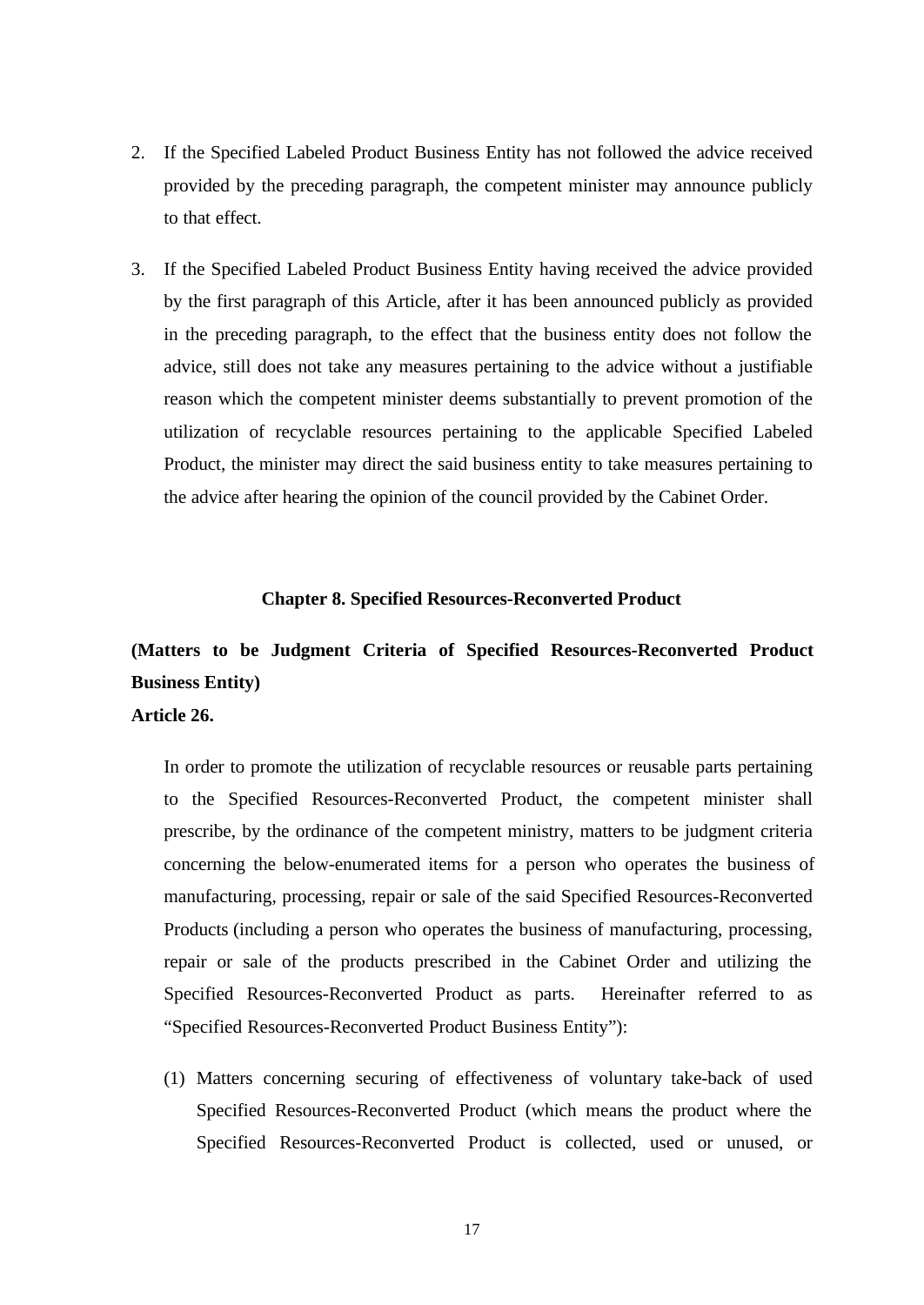disposed of. The same will apply hereafter.) and method of implementation;

- (2) Matters concerning the target of the resources reconversion of used Specified Resources-Reconverted Product and matters concerning method of implementation;
- (3) Implementation of receipt and method of receipt of used Specified Resources-Reconverted Product if the municipality requests the receipt, and matters concerning cooperation with the municipality;
- (4) Other necessary matters concerning implementation of voluntary take-back and resources reconversion;
- 2. Matters to be judgment criteria provided in the preceding paragraph shall be prescribed with the circumstances taken into consideration such as the situation of voluntary take-back and resources reconversion pertaining to the applicable used Specified Resources-Reconverted Product, the level of technology concerning the resources reconversion, the situation of take-back and disposition carried out by the municipality and the other circumstances, and shall be revised in response to the change of these circumstances.

### **(Authorization of Voluntary Take-back and Resources Reconversion of Used Specified Resources-Reconverted Product) Article 27.**

The Specified Resources-Reconverted Product Business Entity may receive the authorization of the competent minister, concerning the fact that it complies with all of the following items, in accordance with the provisions provided in the ordinance of the competent ministry, when it intends to independently or jointly implement the voluntary take-back and the resources reconversion of the used Specified Resources-Reconverted Product:

(1) The applied voluntary take-back and resources reconversion shall comply with matters to be judgment criteria provided in paragraph 1 of the preceding Article;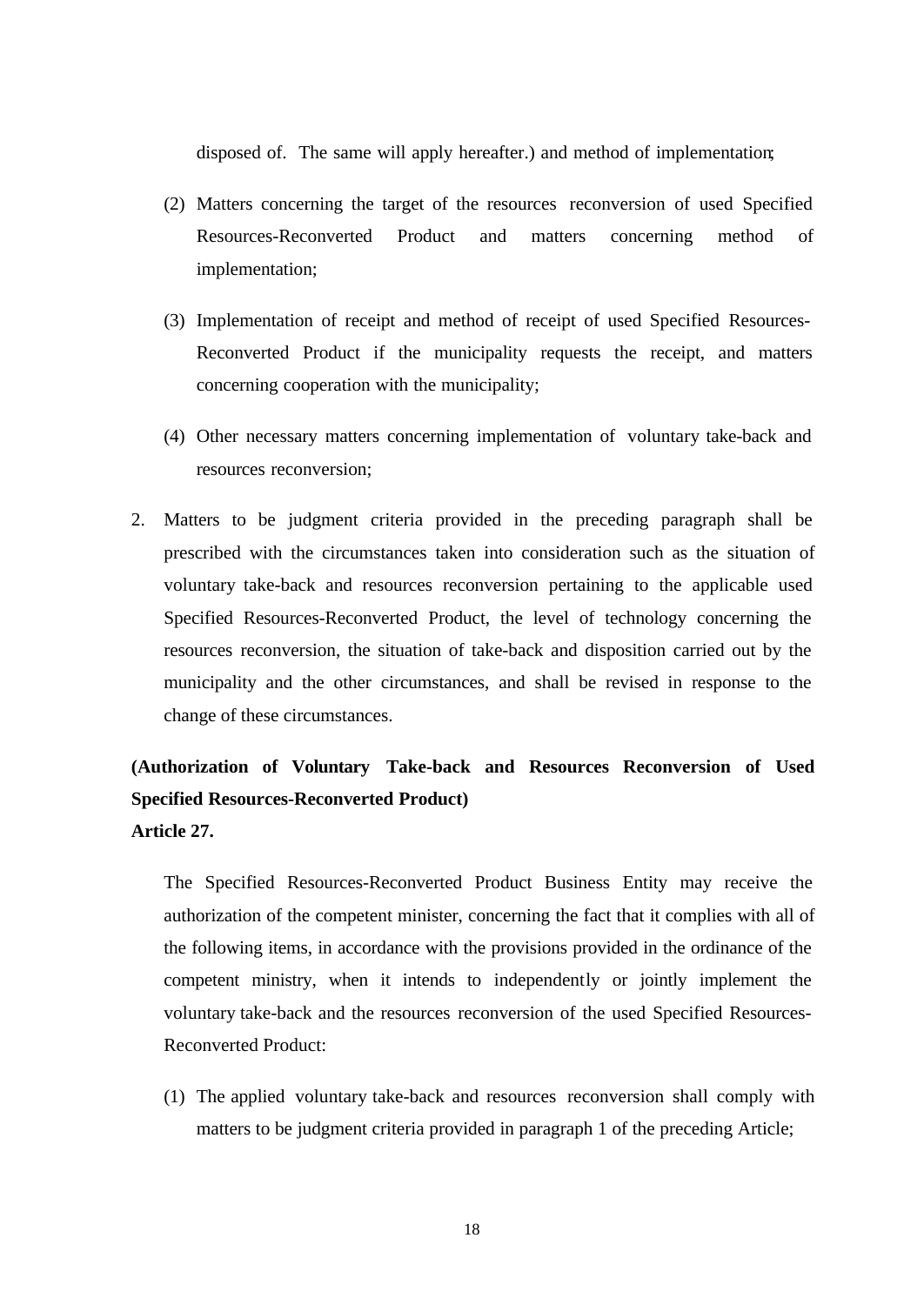- (2) A person who implements necessary actions for the applied voluntary take-back and resources reconversion shall comply with the standards provided in the ordinance of the competent ministry;
- (3) A person who is provided in the preceding item shall possess the facility that complies with the standards provided in the ordinance of the competent ministry;
- (4) Concerning the voluntary take-back and the resources reconversion pertaining to the application of two or more Specified Resources-Reconverted Product Business Entities who operate the business belonging to the same industry, the following (a) and (b) shall be observed;
	- (a) A proper competition between the two or more applicable Resources-Reconverted Product Business Entities and the other business entities belonging to the said industry shall be secured;
	- (b) There shall not be any possibility to unfairly impair the interests of general consumers and related business entities;
- 2. A person who intends to receive the authorization of the preceding paragraph must submit the application documents stating the matters mentioned below and the other document provided in the ordinance of the competent ministry to the competent minister, as per provided in the ordinance of the competent ministry:
	- (1) Name or appellation and address, and name of the representative in case of corporation;
	- (2) Type of used Specified Resources-Reconverted Product as object of voluntary take-back and resources reconversion;
	- (3) Target of voluntary take-back and resources reconversion;
	- (4) A person who implements the action necessary for voluntary take-back and resources reconversion, and facility that serves for the action necessary for voluntary take-back and resources reconversion;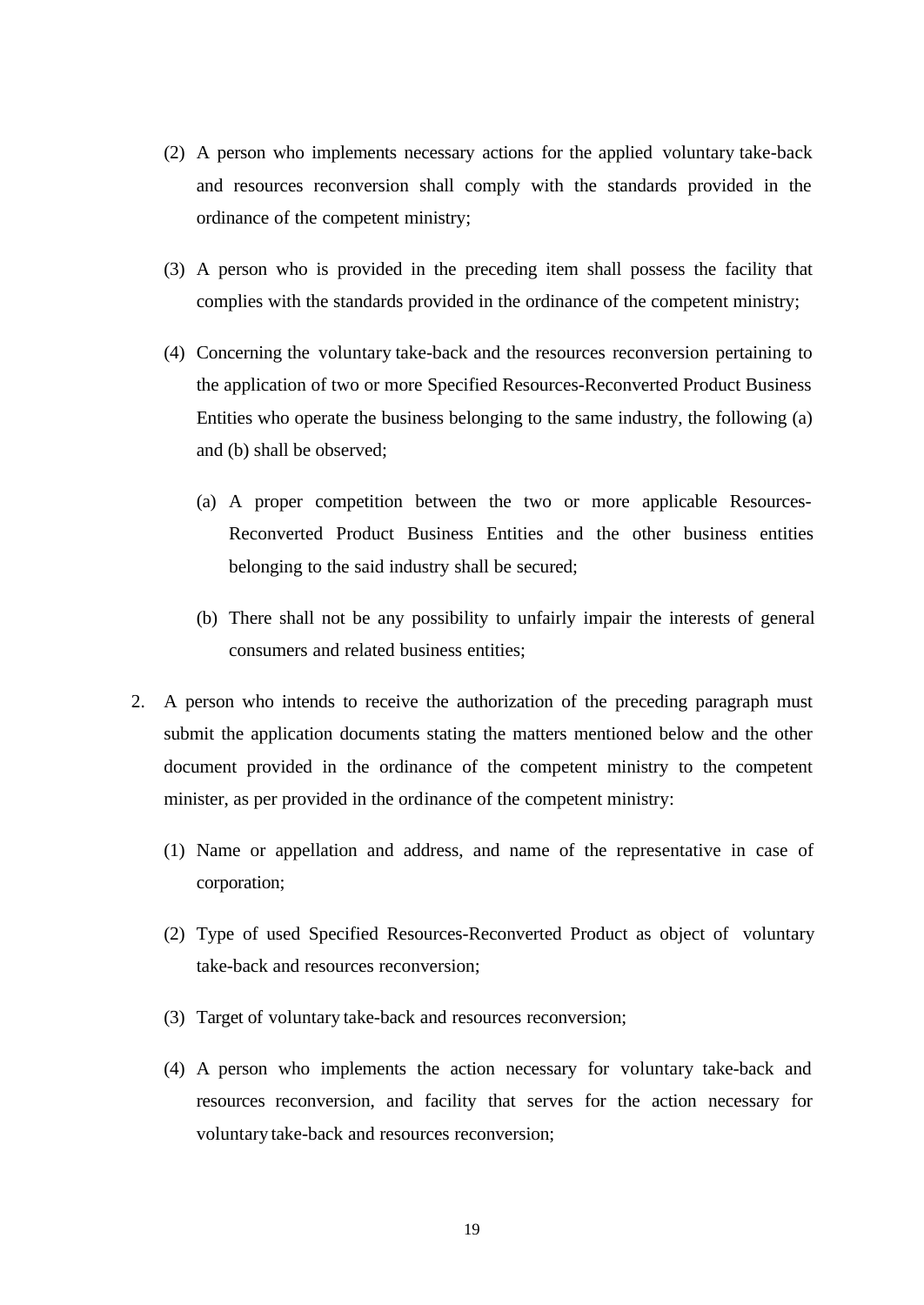- (5) Matters concerning the method of voluntary take-back and resources reconversion and other contents;
- 3. The competent minister shall give the authorization of paragraph 1, when he deems that the voluntary take-back and resources reconversion pertaining to the application of the authorization of paragraph 1 comply with all of the items of the said paragraph.

#### **(Authorization of Modification)**

#### **Article 28.**

The Specified Resources-Reconverted Product Business Entity who has received the authorization of paragraph 1 of the preceding Article hereof (hereinafter referred to as "Authorized Specified Resources-Reconverted Product Business Entity") must receive the authorization of the competent minister, when the said business entity intends to make modification of the matters enumerated in items 2 through 5 of paragraph 2 of the same Article (except a slight modification provided in the ordinance of the competent ministry).

2. The provisions of paragraphs 2 and 3 of the preceding Article apply correspondingly for the authorization of the modification of the preceding paragraph.

#### **(Abolishment of Authorization)**

#### **Article 29.**

The competent minister may abolish the said authorization, when he deems that the voluntary take-back and resources reconversion pertaining to the authorization of paragraph 1 of the Article 27 has stopped to comply with any of the items of the said paragraph.

# **(Relation with the Fair Trade Commission)**

#### **Article 30.**

The competent minister may ask for the opinion of the Fair Trade Commission, concerning the measures for voluntary take-back and resources reconversion pertaining to the said application, when he deems necessary, in the case where he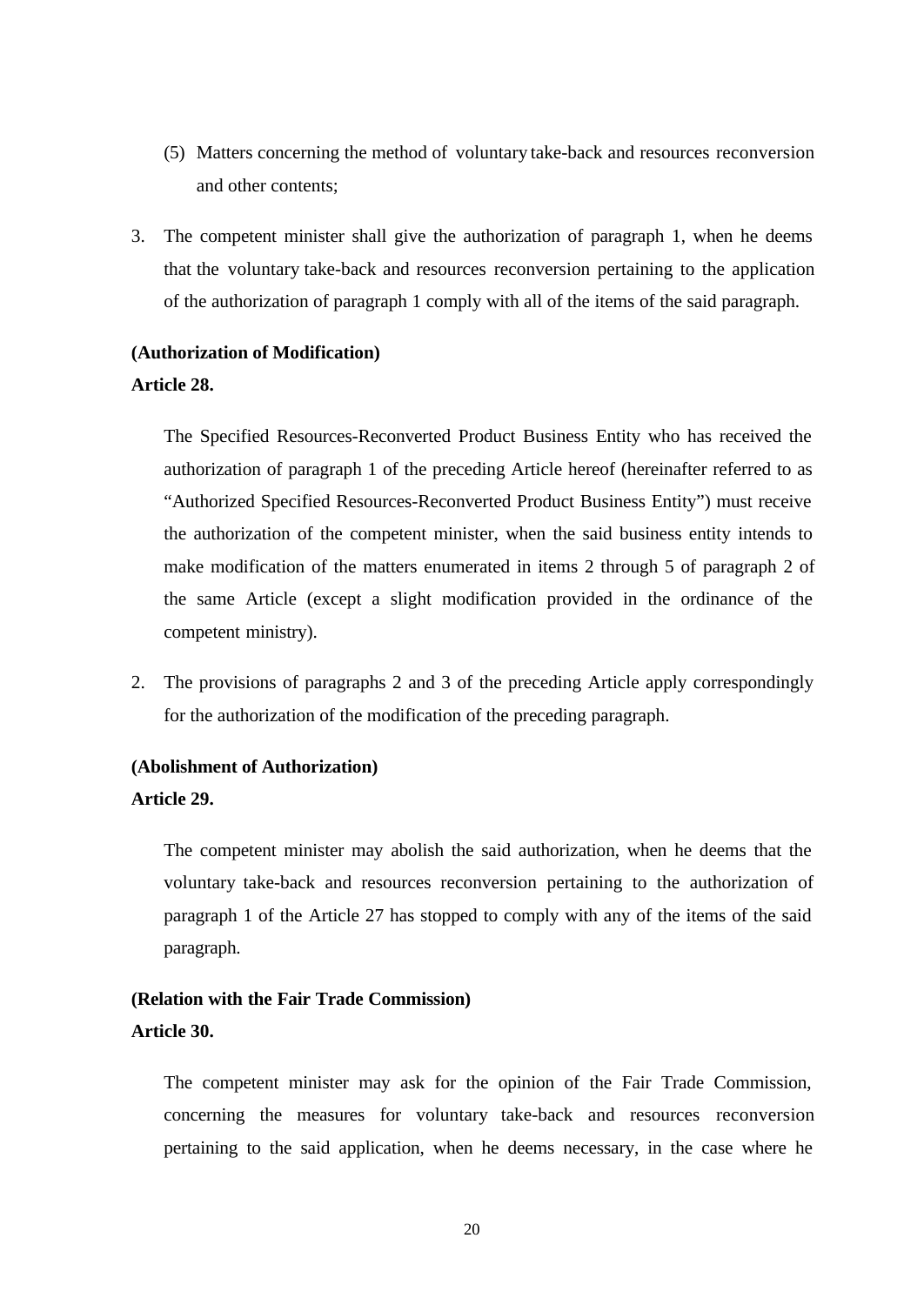intends to give authorization as provided in paragraph 1 of the Article 27 (including the authorization of modification as provided in paragraph 1 of the Article 28. The same will apply in the next paragraph and the next Article) for the voluntary take-back and resources reconversion pertaining to the application of two or more Specified Resources-Reconverted Product Business Entities who operate the business belonging to the same industry.

2. The Fair Trade Commission may give the opinion, when the Commission deems it necessary to give his opinion, concerning the matters authorized by the competent minister according to the provisions of paragraph 1 of the Article 27 as the measures for the voluntary take-back and the resources reconversion where the Commission is requested to give his opinion to the competent minister according to the provisions of the preceding paragraph.

### **(Consideration in the Waste Disposal and Public Cleansing Law) Article 31.**

Minister of the Environment shall give an appropriate consideration, in order to aim at a smooth implementation of voluntary take-back and resources reconversion pertaining to the authorization according to the provisions of paragraph 1 of the Article 27 hereof, when the provisions of the Waste Disposal and Public Cleansing Law (Law No. 137 in 1970) apply.

#### **(Guidance and Counsel)**

#### **Article 32.**

The competent minister may, if he deems it necessary for promotion of voluntary takeback and resources reconversion of used Specified Resources-Reconverted Product, give necessary guidance and counsel to a Specified Resources-Reconverted Product Business Entity as to the voluntary take-back and resources reconversion of used Specified Resources-Reconverted Product taking into consideration matters to be judgment criteria prescribed in paragraph 1 of the Article 26.

#### **(Advice and Directive)**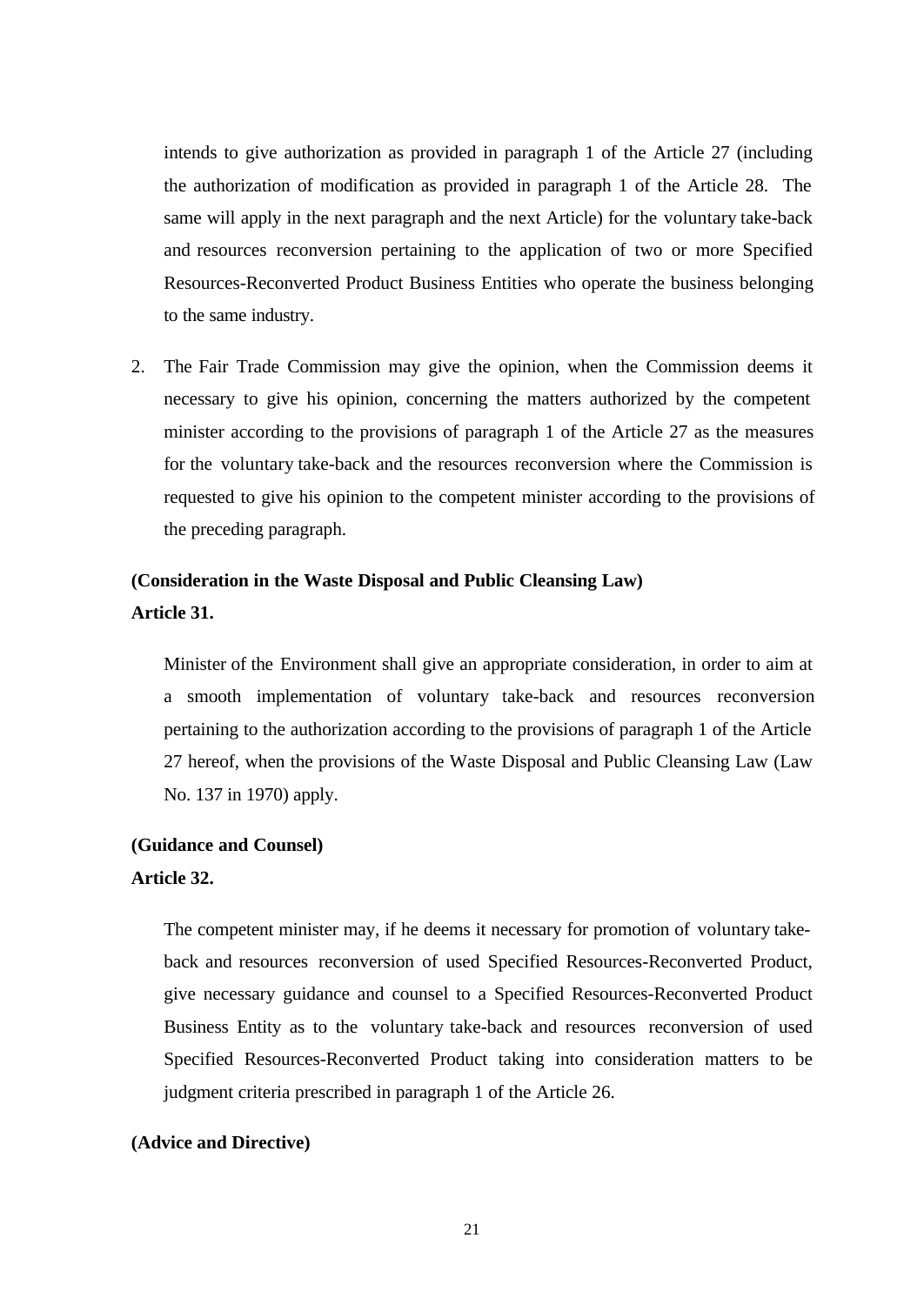#### **Article 33.**

If the competent minister deems that the voluntary take-back and resources reconversion of the said used Specified Resources-Reconverted Product is substantially insufficient in the light of matters to be judgment criteria provided in paragraph 1 of the Article 26 hereof though the quantity of the said Product manufactured or sold by the Specified Resources-Reconverted Product Business Entity using the said Product as parts and provided in the said paragraph meets the requirements prescribed by the Cabinet Order, the minister may give advice to the said business entity presenting the basis for judgment, to the effect that the said Specified Resources-Reconverted Product Business Entity shall take necessary measures concerning the voluntary take-back and resources reconversion of the said used Specified Resources-Reconverted Product.

- 2. If the Specified Resources-Reconverted Product Business Entity does not follow the advice received under the provisions of the preceding paragraph, the competent minister may announce publicly to that effect.
- 3. If the Specified Resources-Reconverted Product Business Entity, having received the advice provided in paragraph 1 of this Article, after it has been announced as provided in the preceding paragraph to the effect that the said business entity does not follow the advice, still does not take any measures pertaining to the advice without a justifiable reason which the competent minister deems substantial to prevent the voluntary take-back and resources reconversion of the said used Specified Resources-Reconverted Product, the minister may direct the said Specified Resources-Reconverted Product Business Entity to take measures pertaining to the advice, after hearing the opinion of the council provided by the Cabinet Order.

#### **Chapter 9. Specified By-Product**

**(Matters to be Judgment Criteria of Specified By-Product Business Entity) Article 34.**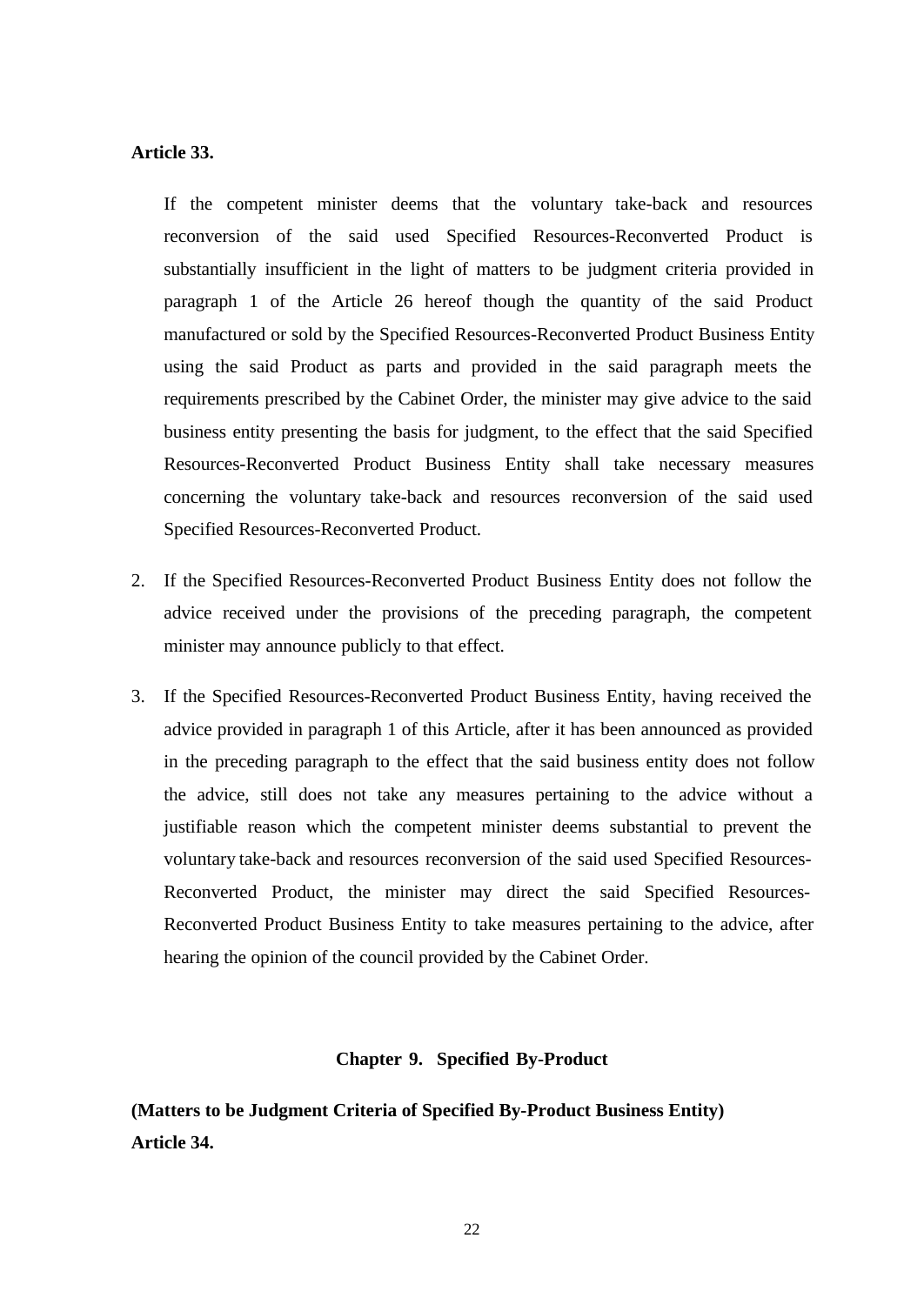In order to promote the utilization of recyclable resources pertaining to the Specified By-Product, the competent minister shall prescribe, by the ordinance of the competent ministry, matters to be judgment criteria concerning promotion of the utilization of recyclable resources which pass through a business entity belonging to the industry pertaining to the Specified By-Product in its works (hereinafter referred to as the "Specified By-Product Business Entity").

- 2. Matters to be judgment criteria provided in the preceding paragraph shall be prescribed with circumstances taken into consideration such as the situation of the utilization of the recyclable resources pertaining to the applicable Specified By-Product, the level of technology in promotion of the utilization of recyclable resources and the other circumstances, and necessary revision shall be made in response to the change of the above circumstances.
- 3. The provisions of paragraph 3 of the Article 10 hereof shall apply correspondingly, if matters to be judgment criteria provided in paragraph 1 are determined, or the revision provided by the preceding paragraph is made.

### **(Guidance and Counsel) Article 35.**

The competent minister may, if he deems it necessary for promotion of the utilization of recyclable resources pertaining to the Specified By-Product, give necessary guidance and counsel to a Specified By-Product Business Entity as to promotion of the utilization of recyclable resources, taking into consideration matters to be judgment criteria prescribed by paragraph 1 of the preceding Article.

## **(Advice and Directive)**

#### **Article 36.**

If the competent minister deems that the utilization of recyclable resources pertaining to the Specified By-Product by the Specified By-Product Business Entity is substantially insufficient in the light of matters to be judgment criteria as provided in paragraph 1 of the Article 34 hereof though the quantity of product manufactured, the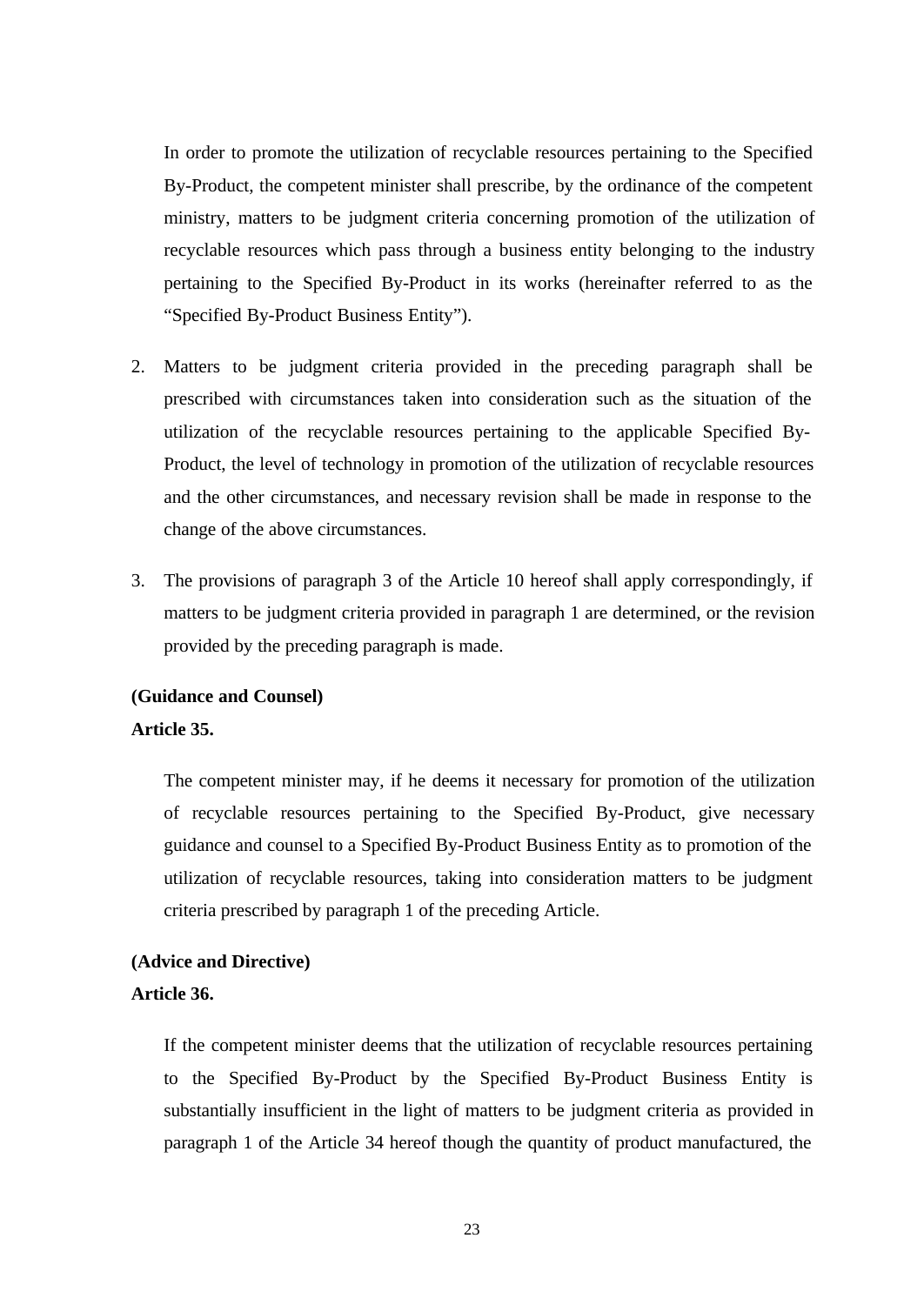quantity of energy supplied, or the amount of money of construction works executed, by the Specified By-Product Business Entity meets the requirements prescribed by the Cabinet Order, the minister may give advice to the said Specified By-Product Business Entity presenting the basis of the judgment to the effect that the said business entity shall take necessary measures concerning promotion of the utilization of recyclable resources pertaining to the said Specified By-Product.

- 2. If the Specified By-Product Business Entity does not follow the advice received under the provisions of the preceding paragraph, the competent minister may announce publicly to that effect.
- 3. If the Specified By-Product Business Entity having received the advice as provided by paragraph 1 of this Article, after it has been publicly announced as provided in the preceding paragraph to the effect that the said business entity does not follow the advice, still does not take measures pertaining to the advice without a justifiable reason which the competent minister deems substantially to prevent promotion of the utilization of recyclable resources pertaining to the said Specified By-Product, the ministry may direct the said Specified By-Product Business Entity to take measures pertaining to the advice, after hearing the opinion of the council provided by the Cabinet Order.

#### **Chapter 10. Miscellaneous Provisions**

### **(Report and On-The-Spot Inspection) Article 37.**

The competent minister may, under the provisions of the Cabinet Order within the limit required for implementation of the provisions prescribed in the Articles 13 and 17 hereof, cause the Designated Resources-Saving Business Entity or Designated Resources-Reutilizing Business Entity to render a report on the business conditions, or cause his officials to enter the office, factory, works or warehouse of the Designated Resources-Saving Business Entity or the Designated Resources-Reutilizing Business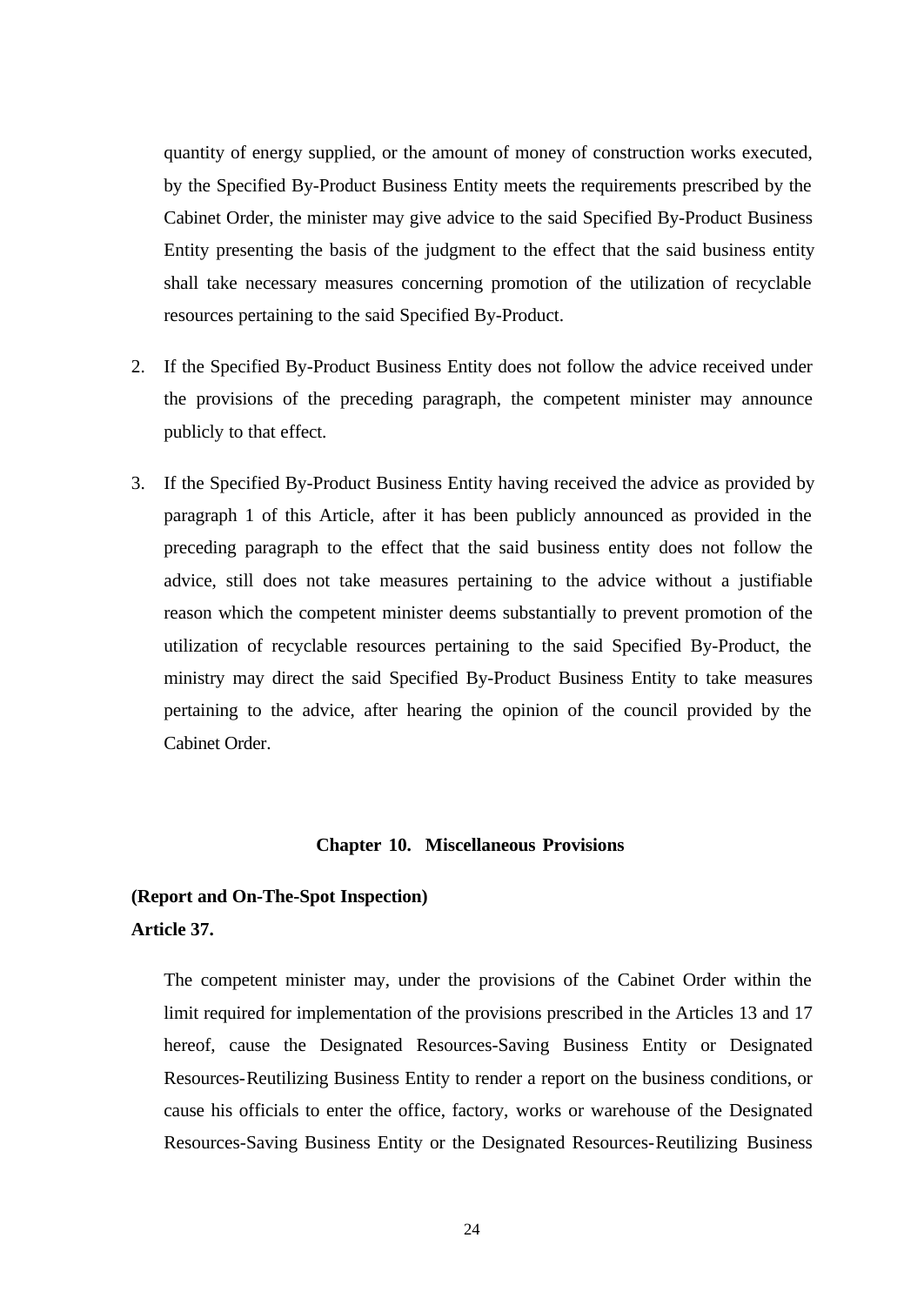Entity and to inspect facilities, books, papers and other related materials of the Designated Resources-Saving Business Entity or Designated Resources-Reutilizing Business Entity.

- 2. Under the provisions of the Cabinet Order within the limit required for implementation of the provisions as prescribed in the Articles 20, 23 and 25, the competent minister may cause the Specified Resources-Saved Product Business Entity, Specified Resources-Reutilized Product Business Entity or Specified Labeled Product Business Entity to render a report on the business conditions pertaining respectively to the Specified Resources-Saved Product, Specified Resources-Reutilized Product or Specified Labeled Product, or cause the officials of the minister to enter the office, factory, works or warehouse of the Specified Resources-Saved Product Business Entity, Specified Resources-Reutilized Product Business Entity or Specified Labeled Product Business Entity, and to inspect respectively the Specified Resources-Saved Product, Specified Resources-Reutilized Product, Specified Labeled Product, books, papers and other articles.
- 3. Within the limit required for implementation of the provisions as prescribed in the Articles 28 and 29, the competent minister may cause the authorized Specified Resources-Reconverted Product Business Entity to render a report on the situation of voluntary take-back or resources reconversion of the used Specified Resources Reconverted Product, or cause the officials of the minister to enter the office, factory, works or warehouse of the Specified Resources Reconversion Business Entity, and to inspect books, papers and the other articles.
- 4. Under the provisions of the Cabinet Order within the limit required for implementation of the provisions as prescribed in the Article 33, the competent minister may cause the Specified Resources-Reconverted Product Business Entity to render a report on the situation of implementation of voluntary take-back or resources reconversion of the used Specified Resources-Reconverted Product, or cause the officials of the minister to enter the office, factory, works or warehouse of the Specified Resources-Saved Product Business Entity, and to inspect books, papers and other articles.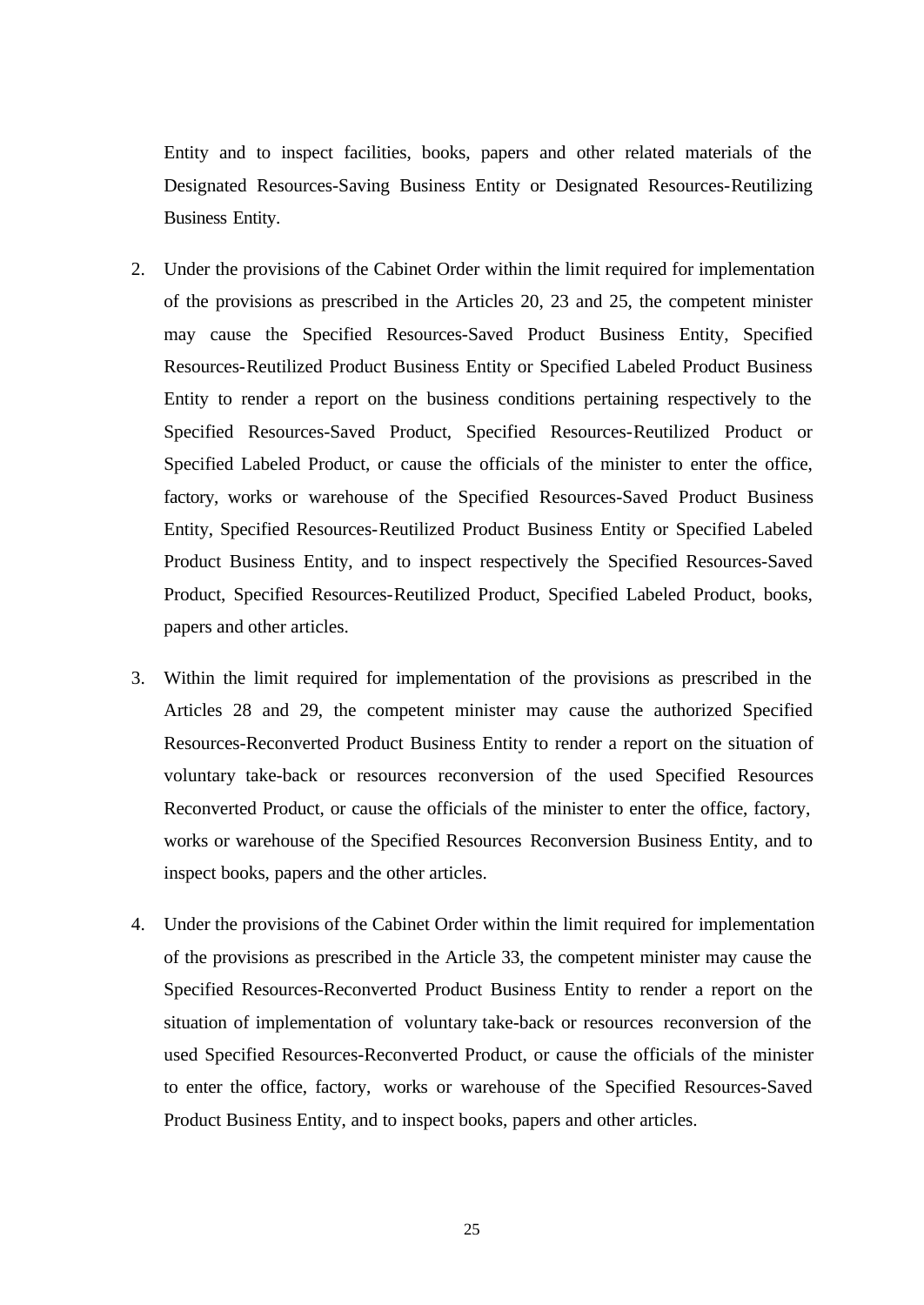- 5. Under the provisions of the Cabinet Order within the limit required for implementation of the provisions prescribed in the preceding Article, the competent minister may cause the Specified By-Product Business Entity to render a report on the business conditions pertaining to the Specified By-Product, or the officials of the minister to enter the office, factory, works or warehouse of the Specified By-Product Business Entity, and to inspect the Specified By-Product, books, papers and the other articles relating thereto.
- 6. The officials of the minister making an on-the-spot inspection in conformity with the provisions of the five preceding paragraphs shall carry with them a certificate to identify themselves and shall present it to whom it may concern.
- 7. The authority prescribed in paragraphs 1 through 5 of this Article for on-the-spot inspections shall not be construed as being an approval for a criminal investigation.

#### **(Hearing in the Procedures of Appeal)**

#### **Article 38.**

The judgment or decision (excluding the judgment or decision of rejection) on request for review or objection as to the directive prescribed in paragraph 3 of the Article 13, paragraph 3 of the Article 17, paragraph 3 of the Article 20, paragraph 3 of the Article 23, paragraph 3 of the Article 25, paragraph 3 of the Article 33 or paragraph 3 of the Article 36 shall be awarded after an open hearing is held with a reasonable period advance notice to a person who has made the objection or request for review.

- 2. The advance notice prescribed in the preceding paragraph shall state the date, place and issues involved.
- 3. Upon a hearing, an opportunity shall be afforded to those who made a request for review or to those who raised an objection and an interested party thereof to produce evidences and state their opinions on the said issues.

# **(Competent Minister, etc.)**

#### **Article 39.**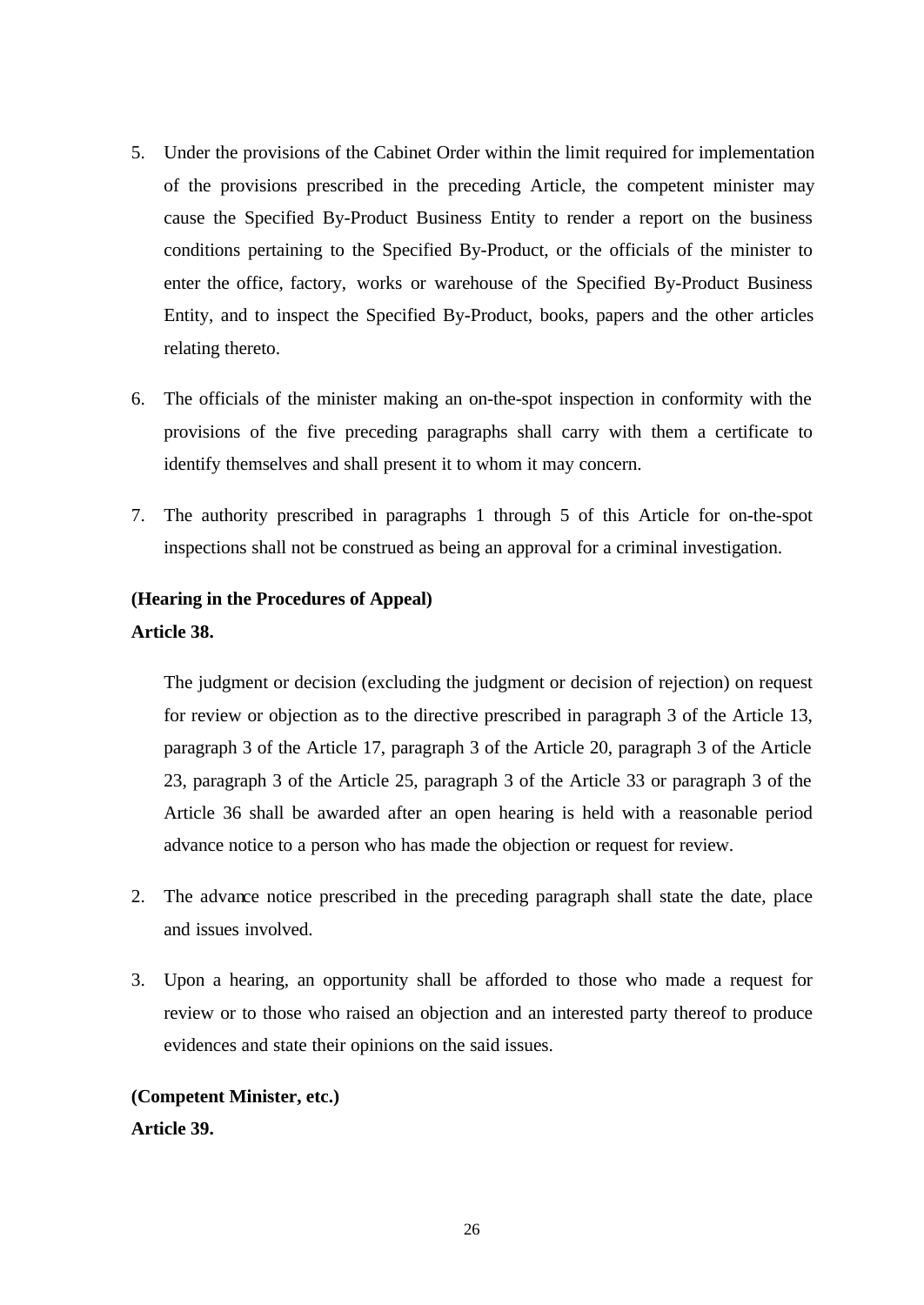The competent ministers in this law are as follows:

- (1) Minister of Economy, Trade and Industry, Minister of Land, Infrastructure and Transport, Minister of Agriculture, Forestry and Fisheries, Minister of Finance, Minister of Health, Labour and Welfare, Minister of the Environment for establishing the basic policy as provided in paragraph 1 of the Article 3 and their public announcement, and the matters concerning the revision of the basic policy provided in paragraph 3 of the said Article;
- (2) The minister controlling businesses belonging to the Designated Resources-Saving Industry for establishing matters to be judgment criteria provided in paragraph 1 of the Article 10, the revision of the said matters provided in paragraph 2 of the said Article, the guidance and counsel provided in the Article 11, the plan provided in the Article 12, the advice provided in paragraph 1 and public announcement provided in paragraph 2 and the directive provided in paragraph 3 of the Article 13, and collecting reports and conducting on-the-spot inspection provided in paragraph 1 of the Article 37;
- (3) The minister controlling businesses belonging to the applicable Designated Resources-Reutilizing Industry for establishing matters to be judgment criteria provided in paragraph 1 of the Article 15, the revision of the said matters provided in paragraph 2 of the said Article, the guidance and counsel provided in the Article 16, the advice provided in paragraph 1 and the public announcement provided in paragraph 2 and the directive provided in paragraph 3 of the Article 17, and collecting reports and conducting on-the-spot inspection provided in paragraph 1 of the Article 37;
- (4) The minister controlling the business of manufacturing, processing, repair or sale of the applicable Specified Resources-Saved Product, of manufacturing, processing, repair or sale of the applicable Specified Resources-Reutilized Product or of manufacturing, processing or sale of the applicable Specified Labeled Product (the business of the applied Business Entity, in case of the business entity that places order of manufacturing of the Specified Labeled Product serving for its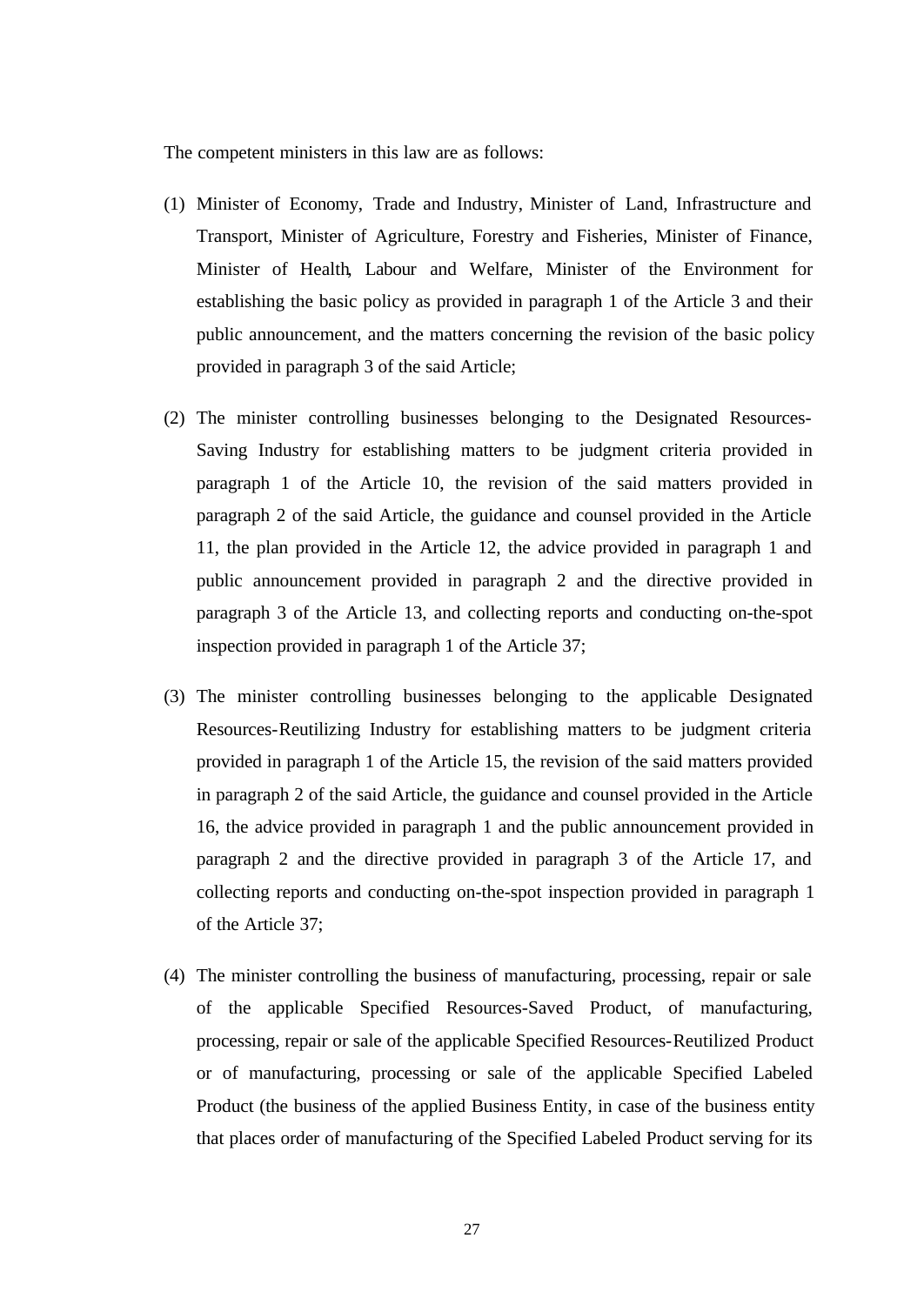business) under the provisions of the Cabinet Order, for establishing matters to be judgment criteria provided by paragraph 1 and the revision of the said matters provided in paragraph 2 of the Article 18, the guidance and counsel provided in the Article 19, the advice provided in paragraph 1, the public announcement provided in paragraph 2 and the directive provided in paragraph 3 of the Article 20, establishing matters to be judgment criteria provided in paragraph 1 and the revision of the applied matters provided in paragraph 2 of the Article 21, the guidance and advice provided in the Article 22, advice provided in paragraph 1 and public announcement provided in paragraph 2 and directive provided in paragraph 3 of the Article 23, establishing matters to be standards for labeling provided in paragraph 1 of the Article 24, the advice provided in paragraph 1, the public announcement provided in paragraph 2 and directive provided in paragraph 3 of the Article 25, and the collection of the report and conducting the on-the-spot inspection provided in paragraph 2 of the Article 37;

- (5) The minister controlling the business of manufacturing, processing, repair or sale of the applicable Specified Resources Reconverted Product, or of manufacturing, processing, repair or sale of the product provided in the Cabinet Order of paragraph 1 of the Article 26 utilizing the applicable Specified Resources-Reconverted Product as parts and Minister of the Environment under the provisions of the Cabinet Order, for establishing matters to be judgment criteria provided by paragraph 1 and the revision of the said matters provided in paragraph 2 of the Article 26, the authorization provided in paragraph 1 of the Article 27, the authorization of modification provided in paragraph 1 of the Article 28, the abolishment of authorization provided in the Article 29, the opinion provided in the Article 30, the guidance and counsel provided in the Article 32, the advice provided in paragraph 1, the public announcement provided in paragraph 2 and the directive provided in paragraph 3 of the Article 33, and collecting the report and conducting the on-the-spot inspection provided in paragraphs 3 and 4 of the Article 37;
- (6) The minister controlling businesses belonging to the industries pertaining to the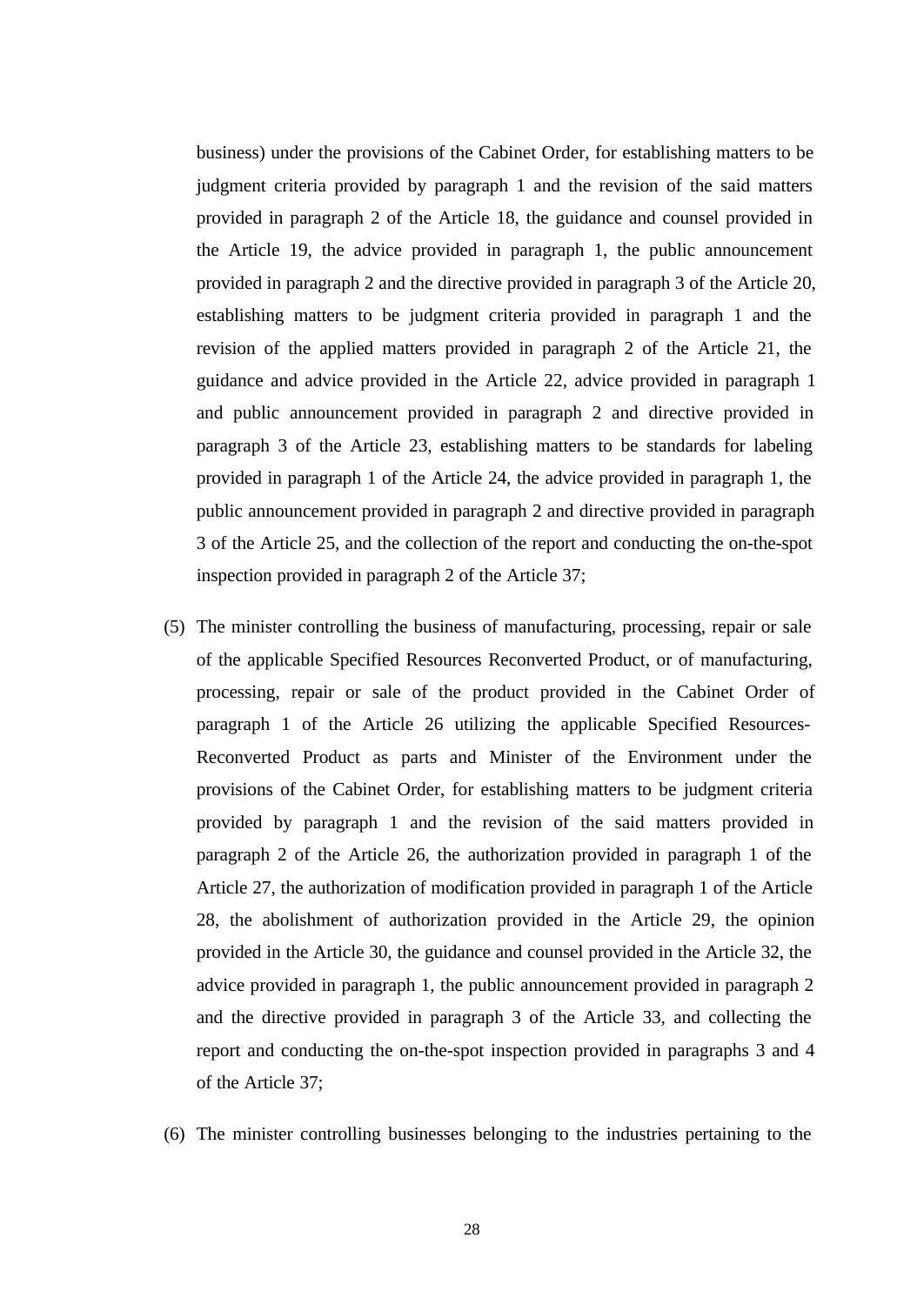applicable Specified By-Product, under the provisions of the Cabinet Order, for establishing matters to be judgment criteria for provided in paragraph 1, the revision of the said matters provided in paragraph 2 of the Article 34, guidance and counsel provided in the Article 35, advice provided in paragraph 1, and public announcement provided in paragraph 2 and directive provided in paragraph 3 of the Article 36, and matters concerning the collection of report and conducting onthe-spot inspection provided in paragraph 5 of the Article 37;

- 2. The ordinance of the competent ministry in this law shall be the one issued by the competent minister prescribed in item (2) or (3) of the preceding paragraph respectively for the matters prescribed in items (2) and (3) of the said paragraph, and the one issued by the competent minister prescribed in items (4) to (6) pursuant to the Cabinet Order, respectively for matters provided in the items (4) to (6) of the said paragraph.
- 3. The authority invested by this law may be delegated to the head of local bureaus, and agencies.

#### **Article 40.**

The competent minister, if he deems it necessary to achieve the object of this law, may request necessary cooperation to Minister of the Environment for promotion of the utilization of recyclable resources or reusable parts concerning the disposal of wastes.

#### **(Transitional Measures)**

#### **Article 41.**

In case that a directive is instituted, revised or abolished under the provisions of this law, the directive may provide necessary transitional measures (including those concerning penal provisions) resulted from the institution, revision or abolishment within the limit deemed reasonably necessary.

#### **Chapter 11. Penal Provisions**